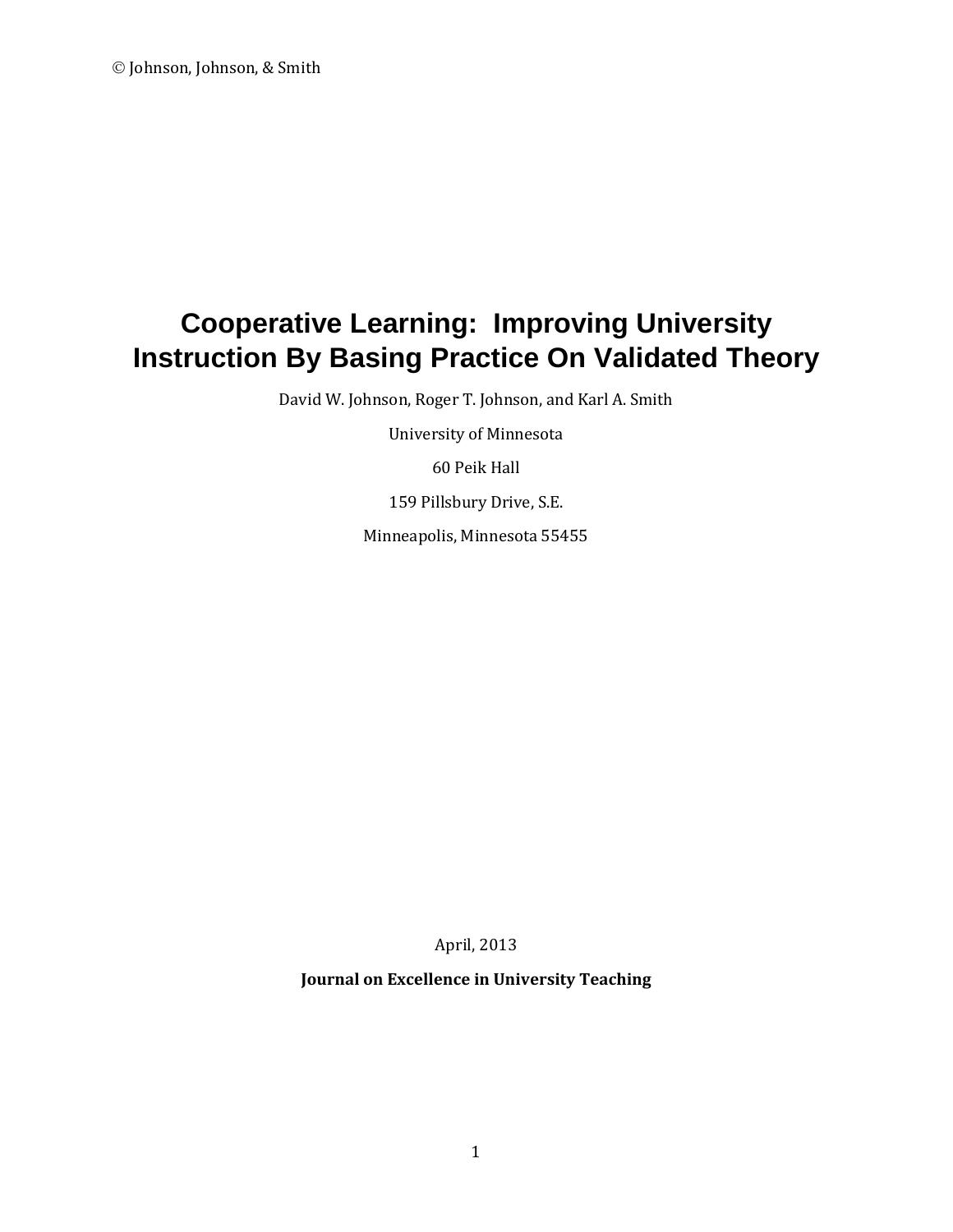# **Cooperative Learning: Improving University Instruction By Basing Practice On Validated Theory**

David W. Johnson, Roger T. Johnson, and Karl Smith

University of Minnesota

# **Introduction**

Imagine that time travel is possible and we could place individuals from the middle ages into present day life (Spence, 2001). A middle ages farmer placed in a modern farm would recognize nothing but the livestock. A physician from the  $13<sup>th</sup>$  Century would probably faint from shock in a modern operating room. Galileo would be mystified by a tour of NASA's Johnson Space Center. Columbus would shake with fright in a nuclear submarine. But a  $15<sup>th</sup>$  Century university professor would feel right at home in any classroom. While agriculture, medicine, science, and transportation, as well as manufacturing and communication have all been transformed and improved, teaching relatively has not. The same assumptions continue that teaching is telling, learning is absorbing what the instructor tells, and knowledge is subject matter content.

It is not that these assumptions have never been challenged. Educational history is a record of a steady cycle of failed reforms that were demonstrated to improve learning, but after a few years were abandoned. While there are many reasons why teaching is so resistant to change, Ewell (2001) believes that one reason is that instructors fail to apply the same scientific rigor (i.e., need for underlying theory and confirmatory evidence) to their teaching as they do to their research. When asked about their instructional methods, Ewell believes that university instructors respond more on folklore and knee-jerk mythology than on scientific fact, arguing that everybody knows how a class should be conducted or how material should be presented to students. Instead, university faculty should base their teaching practices directly on theory and research. Many educators, however, believe that after well over 100 years of theorizing and research psychology has not provided the guidance needed to teach effectively and efficiently (Blumenfeld & Anderson, 1996). Recommendations to university instructors on how to teach seem more based on stories and promising ideas rather than on conclusions from rigorous research. Given the importance of improving university teaching, educators should respond to issues of practice with theory and rigorous data. To do so, they have to ask the following questions:

- 1. Is the instructional practice derived from a clearly formulated theory?
- 2. Does the theory specify the conditions necessary to structure cooperation into existing situations (i.e., have clear rules of correspondence)?
- 3. Is the theory confirmed and validated by rigorous research that has high generalizability?
- 4. Has the implementation of the practical procedures resulted in field research validating the effectiveness of the procedures in ways that guide the refinement and modification of the theory?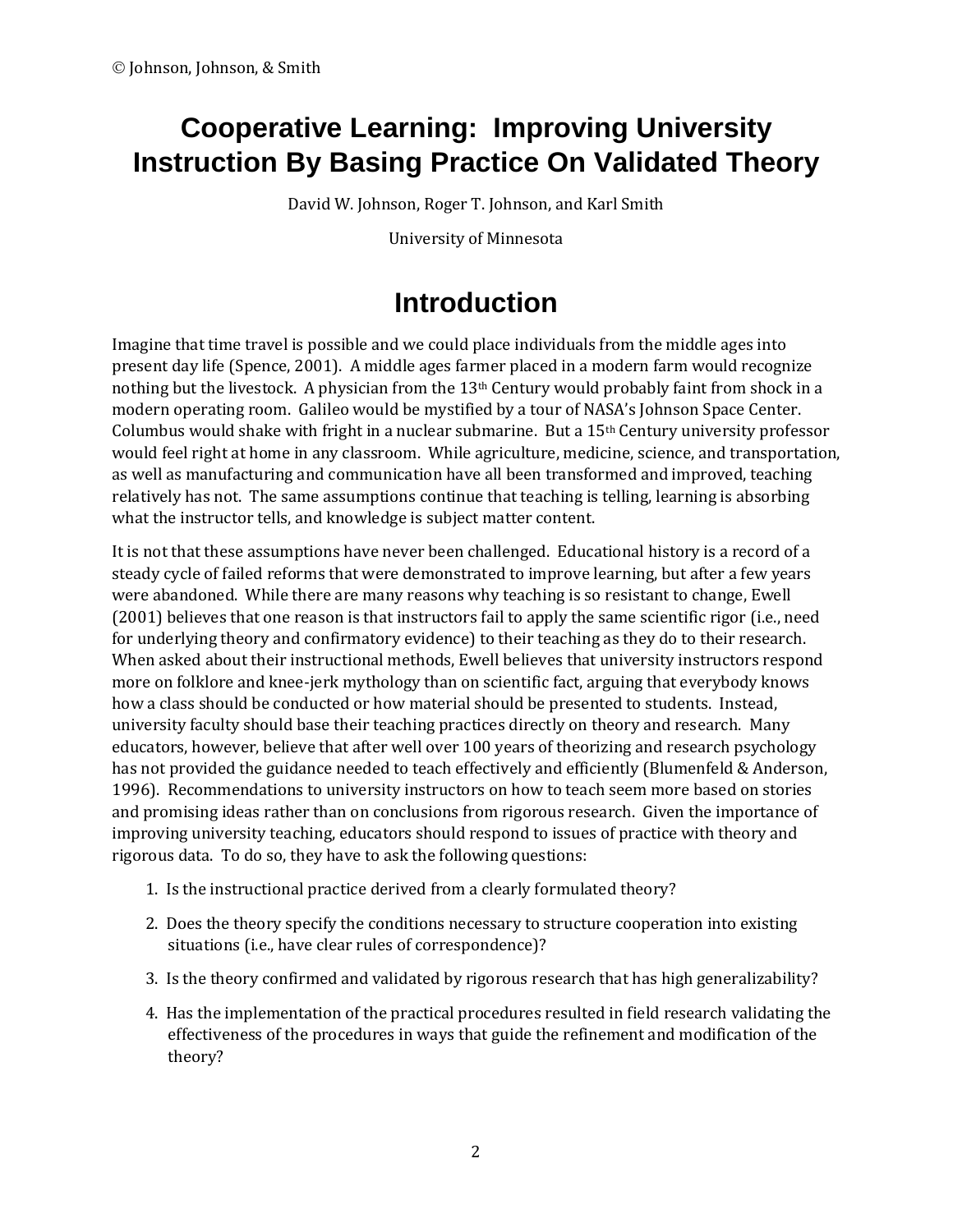The power of cooperative learning lies in the interrelationship among social interdependence theory, its validating research, and the practical procedures for educators derived from the theory. This chapter begins with a definition of cooperative learning and then a brief review of social interdependence theory (which focuses on cooperative, competitive, and individualistic efforts). Social interdependence theory illuminates the internal dynamics of cooperation so that they may be operationalized into a set of practical procedures that university instructors can actually use. Next, a meta-analysis of the research conducted at the university level is presented, revealing how the theory has been tested and validated. Finally, the instructional procedures of implementing cooperative learning are presented.

# **Definition of Cooperative Learning**

Students' learning goals may be structured to promote cooperative, competitive, or individualistic efforts. In every classroom, instructional activities are aimed at accomplishing goals and are conducted under a goal structure. A **learning goal** is a desired future state of demonstrating competence or mastery in the subject area being studied (Johnson & Johnson, 1989, 1999). The **goal structure** specifies the ways in which students will interact with each other and the instructor during the instructional session. Each goal structure has its place (Johnson & Johnson, 1989, 1999). In the ideal classroom, all students would learn how to work cooperatively with others, compete for fun and enjoyment, and work autonomously on their own. The instructor decides which goal structure to implement within each lesson. The most important goal structure, and the one that should be used the majority of the time in learning situations, is cooperation.

**Cooperation** is working together to accomplish shared goals (Johnson & Johnson, 1989, 1999; Johnson, Johnson, & Smith, 2006). Within cooperative situations, individuals seek outcomes that are beneficial to themselves and beneficial to all other group members. **Cooperative learning** is the instructional use of small groups so that students work together to maximize their own and each other's learning. It may be contrasted with **competitive** (students work against each other to achieve an academic goal such as a grade of "A" that only one or a few students can attain) and **individualistic** (students work by themselves to accomplish learning goals unrelated to those of the other students) learning. In cooperative and individualistic learning, you evaluate student efforts on a criteria-referenced basis while in competitive learning you grade students on a normreferenced basis. While there are limitations on when and where competitive and individualistic learning may be used appropriately, any learning task in any subject area with any curriculum may be structured cooperatively.

# **Theoretical Roots Of Cooperative Learning: Social Interdependence Theory**

The first question is whether cooperative learning is based on a clearly formulated theory. The use of cooperative learning in university classes has its roots in the creation of social interdependence theory. Theorizing on **social interdependence** began in the early 1900s, when one of the founders of the Gestalt School of Psychology, Kurt Koffka, proposed that groups were dynamic wholes in which the interdependence among members could vary. One of his colleagues, Kurt Lewin refined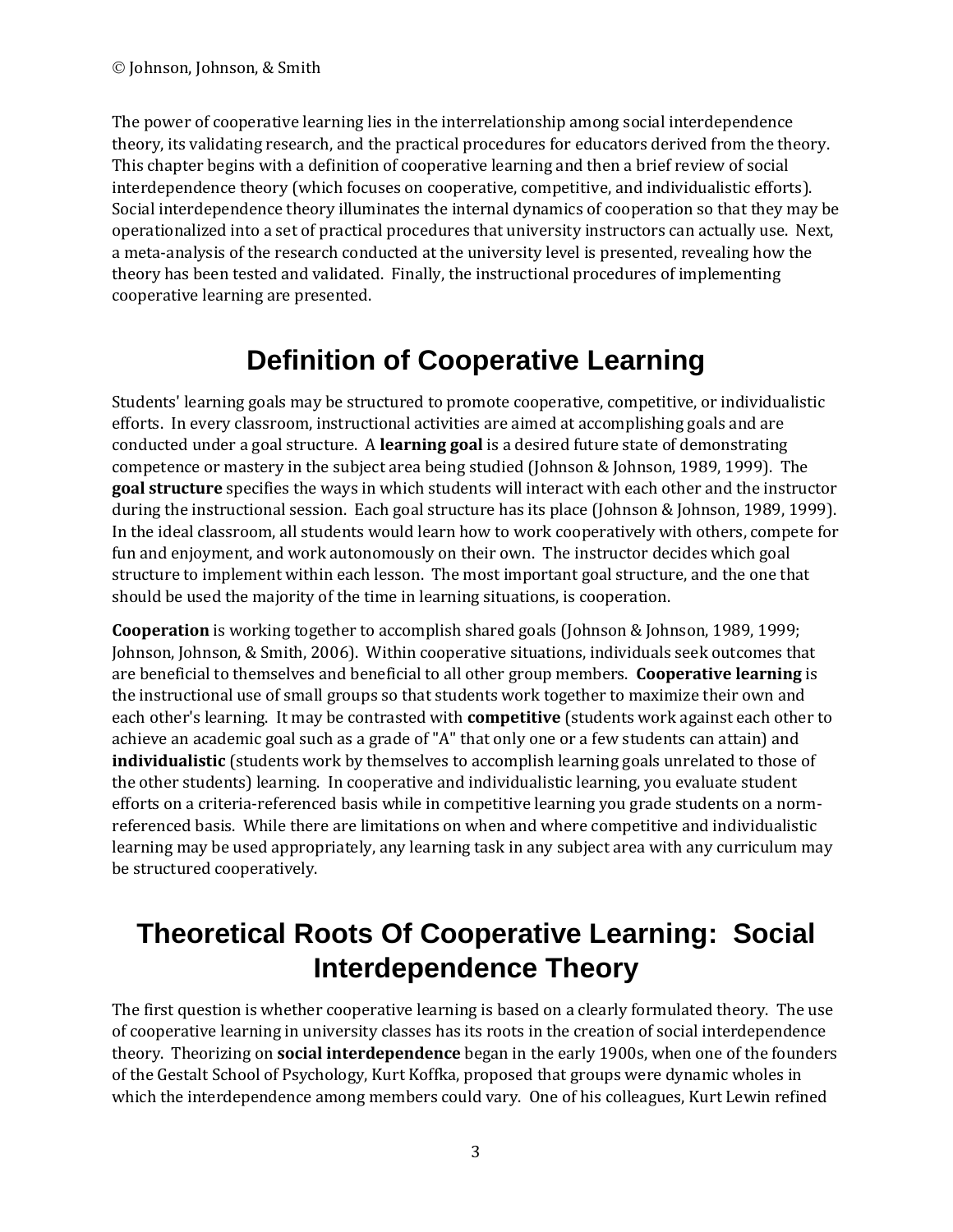Koffka's notions in the 1920s and 1930s while stating that (a) the essence of a group is the interdependence among members (created by common goals) which results in the group being a "dynamic whole" so that a change in the state of any member or subgroup changes the state of any other member or subgroup, and (b) an intrinsic state of tension within group members motivates movement toward the accomplishment of the desired common goals. For interdependence to exist, there must be more than one person or entity involved, and the persons or entities must have impact on each other in that a change in the state of one causes a change in the state of the others. From the work of Lewin's students and colleagues, such as Ovisankian, Lissner, Mahler, and Lewis, it may be concluded that it is the drive for goal accomplishment that motivates cooperative and competitive behavior.

In the late 1940s, one of Lewin's graduate students, Morton Deutsch, extended Lewin's reasoning about social interdependence and formulated a theory of cooperation and competition (Deutsch, 1949a, 1962). Deutsch conceptualized three types of social interdependence (see Figure 1).

- 1. Positive interdependence (cooperation) results in **promotive interaction** as individuals encourage and facilitate each other's efforts to learn. Positive interdependence (cooperation) exists when individuals' goal achievements are positively correlated; individuals perceive that they can reach their goals if and only if the others in the group also reach their goals.
- 2. Negative interdependence (competition) typically results in **oppositional interaction** as individuals discourage and obstruct each other's efforts to achieve. Negative interdependence (competition) exists when individuals' goal achievements are negatively correlated; each individual perceives that when one person achieves his or her goal, all others with whom he or she is competitively linked fail to achieve their goals.
- 3. No interdependence (individualistic efforts) typically results in **no interaction** as individuals work independently without any interchange with each other. When a situation is structured **individualistically**, there is no correlation among participants' goal attainments; each individual perceives that he or she can reach his or her goal regardless of whether other individuals attain or do not attain their goals.

-----Insert Figure 1 About Here-----

The basic premise of social interdependence theory is that the type of interdependence structured in a situation determines how individuals interact with each other that, in turn, largely determines outcomes (Deutsch, 1949a, 1962; Johnson, 1970; Watson & Johnson, 1972). Positive interdependence tends to result in promotive interaction, negative interdependence tends to result in oppositional or contrient interaction, and no interdependence results in an absence of interaction. Depending on whether individuals promote or obstruct each other's goal accomplishments, there is substitutability (i.e., the degree to which actions of one person substitute for the actions of another person), cathexis (i.e., an investment of psychological energy in objects outside of oneself, such as friends, family, and work), and inducibility (i.e., the openness to being influenced and to influencing others) (Deutsch, 1949). In cooperative situations, collaborators' actions tend to substitute for each other, collaborators invest positive emotions in each other, and collaborators are open to being influenced by each other. In competitive situations, competitors' actions do not substitute for each other, competitors invest negative emotions in each other, and competitors are closed to being influenced by each other. In individualistic situations, there is no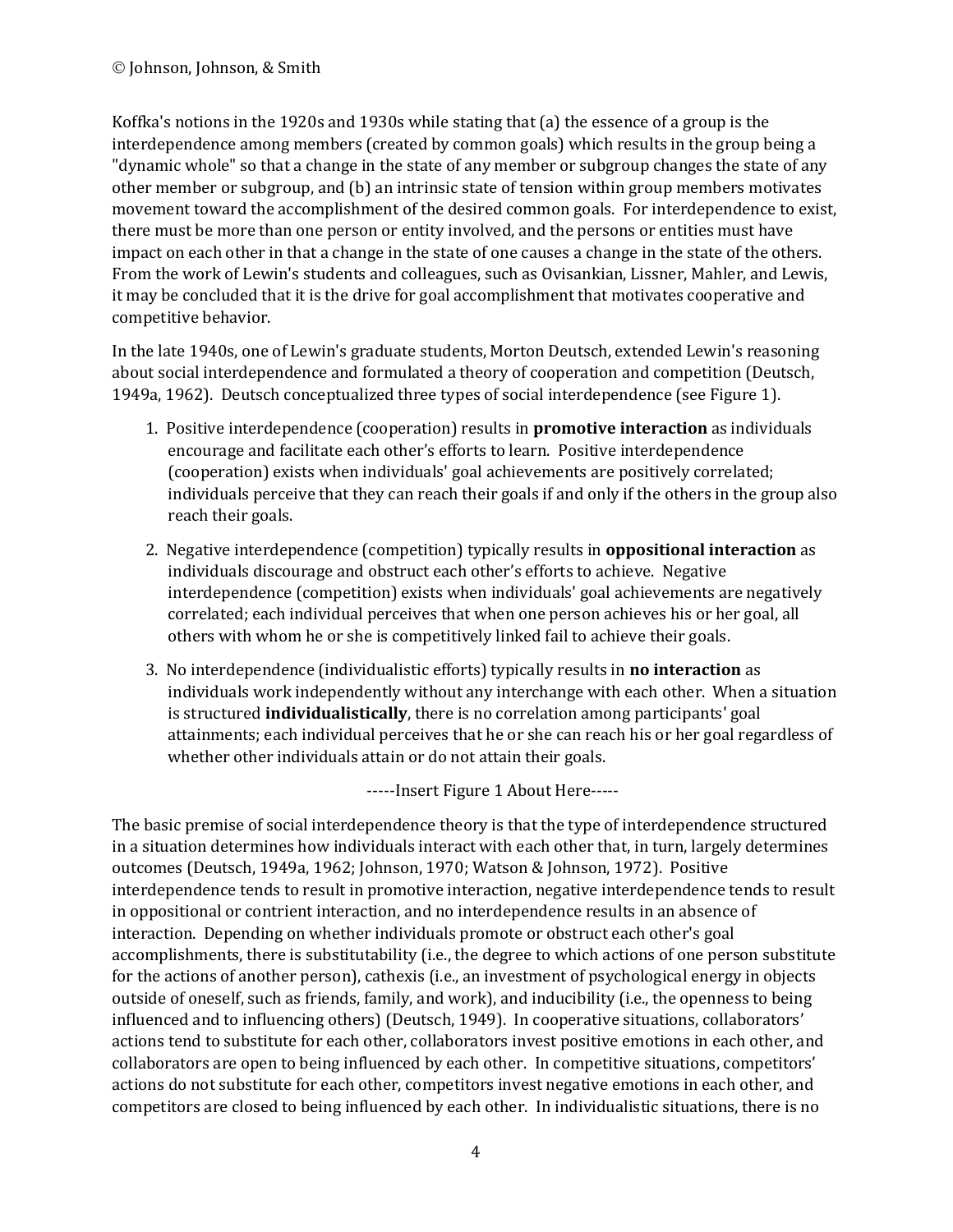substitutability, cathexis, or inducibility. The relationship between the type of social interdependence and the interaction pattern it elicits is assumed to be bidirectional. Each may cause the other. Positive interdependence, for example, tends to result in collaborators engaging in promotive interaction (i.e., helping, sharing, encouraging each other), but patterns of promotive interaction tend to result in cooperation. Social interdependence theory has served as a major conceptual structure for this area of inquiry since 1949. It has generated hundreds of research studies.

# **The Internal Dynamics That Make Cooperation Work**

The second question is whether social interdependence theory can generate the identification of the conditions necessary for structuring cooperation in actual situations. Not all group efforts are cooperative. Simply assigning students to groups and telling them to work together does not in and of itself result in cooperative efforts. There are many ways in which group efforts may go wrong. Seating students together can result in competition at close quarters (pseudo-groups) or individualistic efforts with talking (traditional learning groups). Whenever two individuals interact, however, the potential for cooperation exists. Cooperation, though, will only develop under a certain set of conditions. These conditions, which are identified by social interdependence theory, are positive interdependence, individual accountability, promotive interaction, social skills, and group processing (Johnson & Johnson, 1989, 2005).

The heart of cooperative efforts is positive interdependence, the perception that you are linked with others in a way so that you cannot succeed unless they do (and vice versa) and that groupmates' work benefits you and your work benefits them (Johnson & Johnson, 1992). There are three major categories of interdependence: outcome interdependence, means interdependence, and boundary interdependence (Johnson & Johnson, 1989, 1992). When persons are in a cooperative or competitive situation, they are oriented toward a desired outcome, end state, goal, or reward. If there is no outcome interdependence (goal and reward interdependence), there is no cooperation or competition. In addition, the means through which the mutual goals or rewards are to be accomplish specify the actions required on the part of group members. Means interdependence includes resource, role, and task interdependence (which are overlapping and not independent from each other). Finally, the boundaries existing among individuals and groups can define who is interdependent with whom. Boundary interdependence consists of abrupt discontinuities that separate and segregate groups from each other, as well as unify the members of any one group. The discontinuity may be created by environmental factors (different parts of the room or different rooms), similarity (all seated together or wearing the same color shirt), proximity (seated together), past history together, expectations of being grouped together, and differentiation from other competing groups. Boundary interdependence thus includes outside enemy (i.e., negative interdependence with another group), identity (which binds group members together as an entity), and environmental (such as a specific work area) interdependence (which are overlapping and not independent from each other).

The second basic element is individual accountability, which exists when the performance of each individual student is assessed and the results given back to the group and the individual (Johnson & Johnson, 1989). Each group member has a personal responsibility for completing one's share of the work and facilitating the work of other group members. Group members also need to know (a)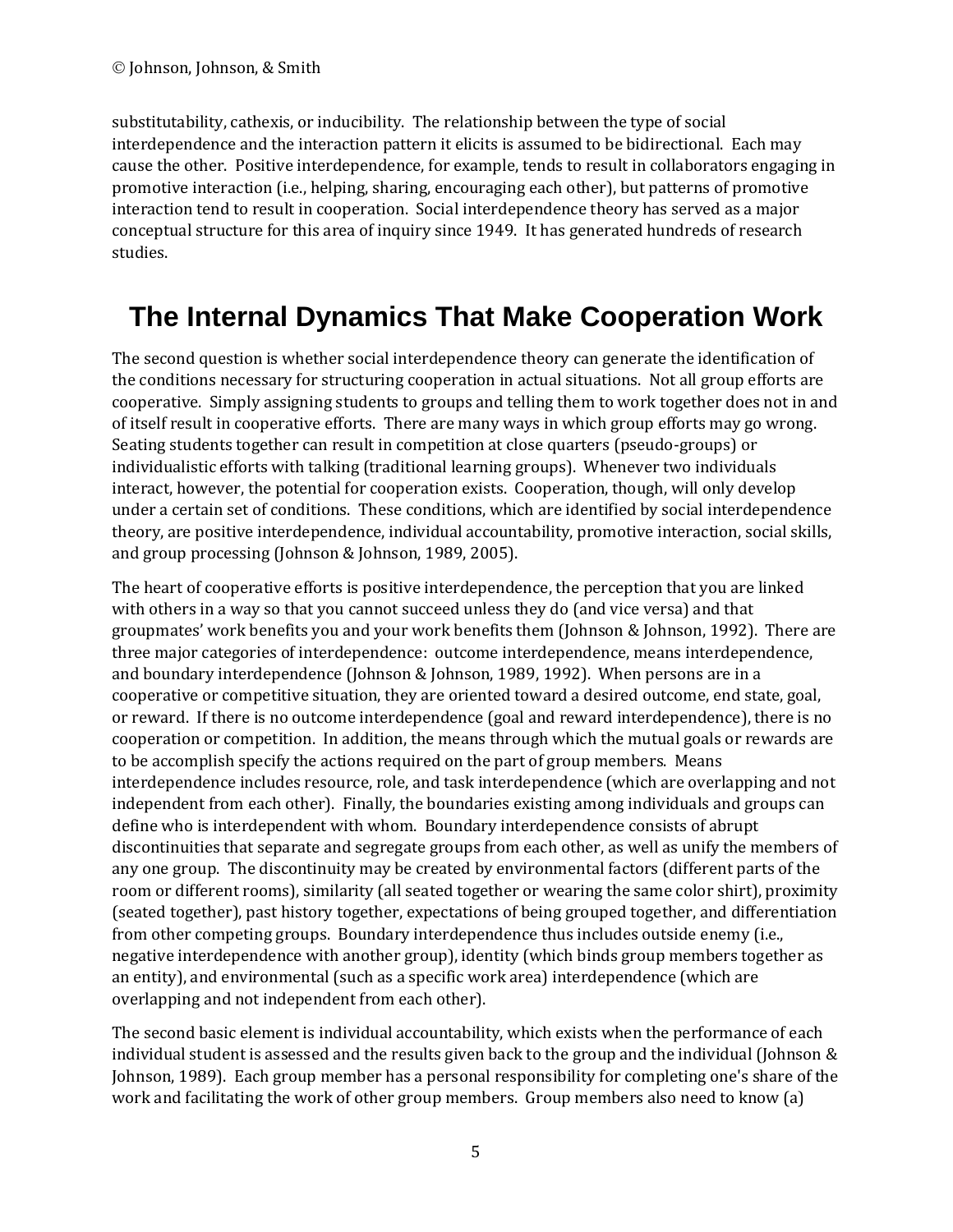who needs more assistance, support, and encouragement in completing the assignment and (b) that they cannot "hitch-hike" on the work of others. The purpose of cooperative learning is to make each member a stronger individual in his or her right. Students learn together so that they can subsequently perform higher as individuals. To ensure that each member is strengthened, students are held individually accountable to complete assignments, learn what is being taught, and help other group members do the same. Individual accountability may be structured by (a) giving an individual test to each student, (b) having each student explain what they have learned to a classmate, or (b) observing each group and documenting the contributions of each member.

The third basic element is promotive interaction (Johnson & Johnson, 1989). Students promote each other's success by helping, assisting, supporting, encouraging, and praising each other's efforts to learn. Doing so results in such cognitive processes as orally explaining how to solve problems, discussing the nature of the concepts being learned, teaching one's knowledge to classmates, challenging each other's reasoning and conclusions, and connecting present with past learning. It also results in such interpersonal processes as modeling appropriate use of social skills, supporting and encouraging efforts to learn, and participating in joint celebrations of success.

The fourth essential element is the appropriate use of social skills (Johnson & Johnson, 1989). Contributing to the success of a cooperative effort requires interpersonal and small group skills. Leadership, decision-making, trust-building, communication, and conflict-management skills have to be taught just as purposefully and precisely as academic skills. Procedures and strategies for teaching students social skills may be found in Johnson (2014), Johnson and F. Johnson (2013), and Johnson and R. Johnson (1997).

The fifth essential element is group processing, the examination of the process members are using to maximize their own and each other's learning so that ways to improve the process may be identified (Johnson & Johnson, 1989). Instructors need to focus students on the continuous improvement of the quality of the processes students are using to learn by asking group members to (a) describe what member actions are helpful and unhelpful in ensuring that all group members are achieving and effective working relationships are being maintained, and (b) make decisions about what behaviors to continue or change. Group processing may result in (a) streamlining the learning process to make it simpler (reducing complexity), (b) eliminating unskilled and inappropriate actions (error-proofing the process), (c) improving continuously students' skills in working as part of a team, and (d) celebrating hard work and success.

Understanding how to implement the five essential elements enables instructors to (a) structure any lesson in any subject area with any set of curriculum materials cooperatively, (b) fine-tune and adapt cooperative learning to their specific circumstances, needs, and students, and (c) intervene to improve the effectiveness of any group that is malfunctioning.

# **Validating Research: Meta-Analysis**

### **Early History**

The third question is whether there has been rigorous research with high generalizability to test and confirm social interdependence theory. The investigation of the relative impact of competitive, individualistic, and cooperative efforts is the perhaps the longest standing research tradition in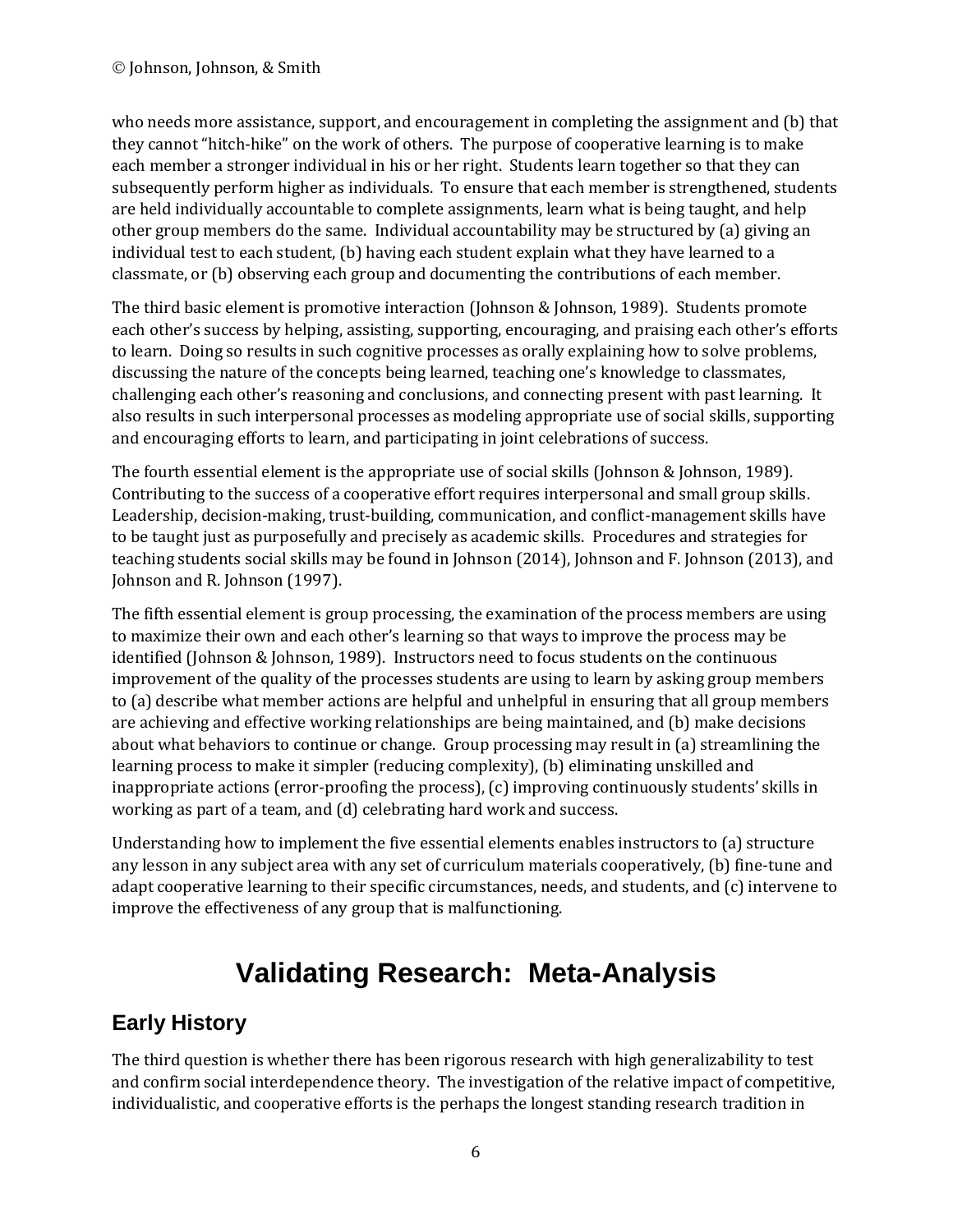social psychology. It began with research studies in the late 1800s by Turner in England and Triplett in the United States and in the early 1900s by Mayer in Germany and Ringelmann in France. In the 1920s and 1930s, there were at least two major reviews of the research on cooperation and competition (Maller, 1929; May & Doobs, 1937). The current focus on the use of cooperative learning in university classrooms, however, has its roots primarily in (a) Deutsch's (1949a, 1949b) theory development, review of research, and research study demonstrating the power of cooperation learning in a psychology class at MIT and (b) our extensions of the theory and research and our development of practical procedures (Johnson, 1970, 2003; Johnson & Johnson, 1974, 1989, 1999, 2005, 2009; Johnson, Johnson, & Smith, 2006). Before 1970, almost all the research studies on cooperation and competition were conducted in university classrooms and in research laboratories using university students as participants. Subsequently, the research been conducted in a variety of other settings, such as pre-university education and business and industry. While the entire literature has been summarized in the past (Johnson & Johnson, 1989, 1999, 2005, 2009), a comprehensive review of only the studies conducted in universities has been done infrequently.

### **Meta-Analysis Of University Studies**

Since the 1960s, over 305 studies have been conducted comparing the relative efficacy of cooperative, competitive, and individualistic learning on individual achievement in university and adult settings. Given the number of relevant studies, meta-analysis seems to be the most appropriate procedure for summarizing the results.

### **Characteristics Of Studies**

Most of the research studies were conducted in the 1960s, 1970s, and 1980s (see Table 1). Sixtyone percent randomly assigned subjects or groups to conditions and 81 percent were published in journals. Eighty percent of the studies were of nine sessions or less. The studies were conducted in numerous subject areas (science, social science, computer science, English, reading, math, psychology, health, physical education) with a wide variety of tasks (verbal, mathematical, procedural). While most of the studies were conducted in North America, studies were conducted in Europe, the Middle East, and Asia. Different research methodologies were used. While numerous dependent variables were studied, they may be grouped into three categories: effort to achieve, quality of relationships, and psychological health. In addition, there are a number of studies on attitudes toward the university experience.

-----Insert Tables 1 and 2 and Figure 2About Here-----

### **Academic Success**

One of the most important influences on the university experience is whether students achieve academically. University attrition is affected in numerous ways by academic success (Tinto, 1993). Some students are dismissed from university due to academic failure. Academic failure may create uncertainty about the relevance of university and the university curricula. Academic achievement may increase the intellectual adjustment and membership in the university as well as integration into academic life. The higher the achievement of students, the more committed they tend to be to completing university. Academic success may also mean greater eligibility for financial aid. For these and many other reasons, it is important to use the instructional methods that maximize student achievement.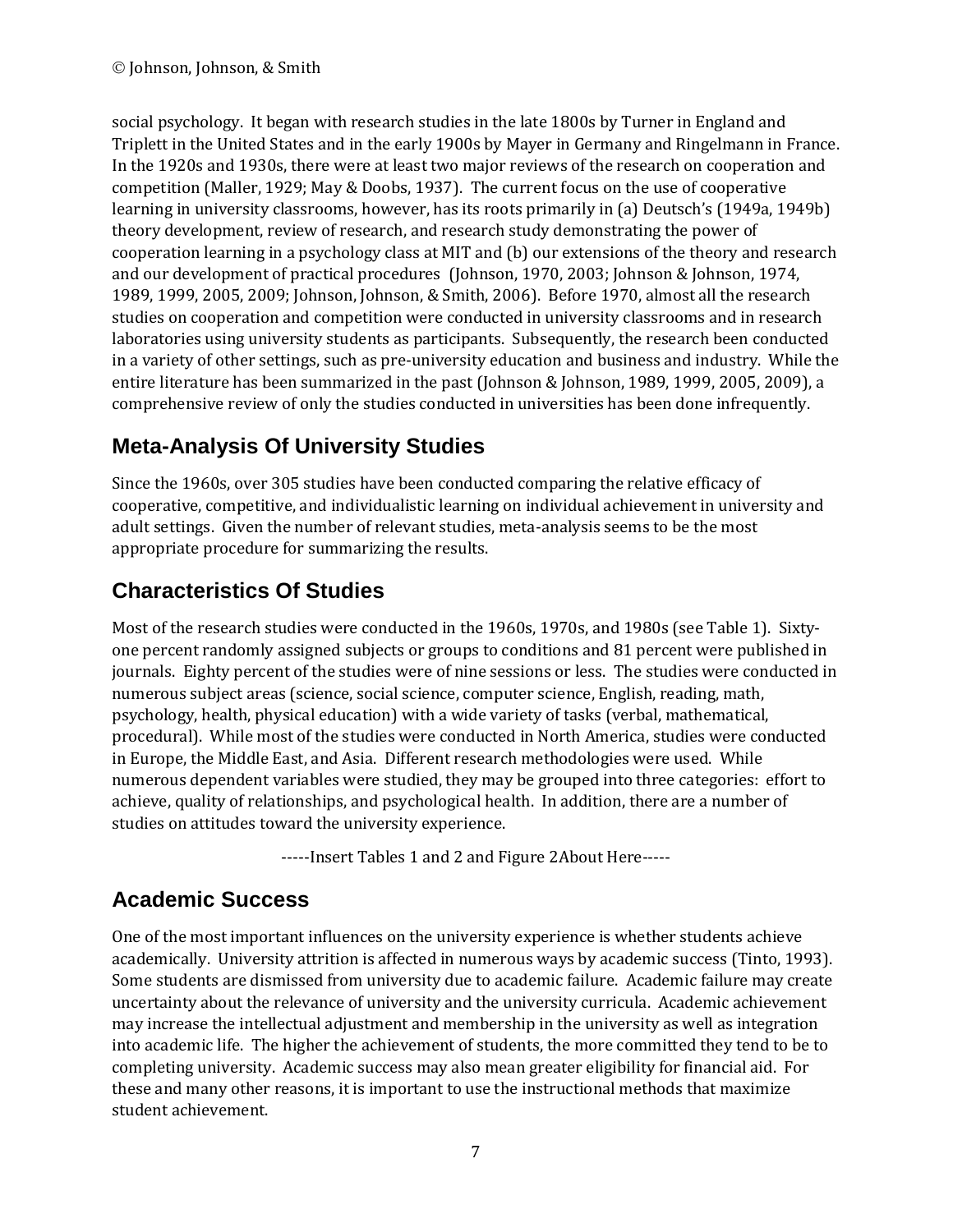Over 168 studies were conducted comparing the relative efficacy of cooperative, competitive, and individualistic learning on individual achievement of individuals 18 years or older. The results of these studies indicated that cooperative learning promoted higher individual achievement than did competitive (effect size  $= 0.49$ ) or individualistic (effect size  $= 0.53$ ) learning (see Table 2). These are significant and substantial increases in achievement. The achievement measures included knowledge acquisition, retention, accuracy and creativity of problem solving, and higher-level reasoning. These results held for verbal tasks (such as reading, writing, and orally presenting), mathematical tasks, and procedural tasks (such as swimming, golf, and tennis). There are also studies finding an advantage for cooperative learning in promoting meta-cognitive thought, willingness to take on difficult tasks and persist (despite difficulties) in working toward goal accomplishment, intrinsic motivation, transfer of learning from one situation to another, and greater time on task (Johnson & Johnson, 1989). These results are corroborated in a meta-analysis focusing only on university level one science, math, engineering, and technology courses (Springer, Stanne, & Donovan, 1999).

These results have important implications for the findings on university effectiveness (Astin, 1993; McKeachie, et al., 1986; Pascarella, 2001; Tinto, 1993). Astin (1993) found that student-student interaction and student-faculty interaction were the two major influences on university effectiveness (academic development, personal development, and satisfaction with the university experience). He notes that this interaction has to be cooperative, not competitive. McKeachie and his associates (1986) found that learning how to engage in critical thinking depends on student participation in class, instructor encouragement, and student-student interaction, all of which are found in cooperative, not competitive or individualistic, learning situations. Pascarella (2001) found in a three-year national (United States) longitudinal study of the influences on undergraduate student learning that a student's peer group and interaction with peers strongly affects cognitive growth. Finally, the higher achievement resulting from cooperative efforts influences the eight causes for students leaving university before they are graduated (Tinto, 1993). The higher achievement promoted by cooperative learning may be hypothesized to decrease the number of students who are dismissed from university due to academic failure and the resulting academic success may decrease the uncertainty students may feel about the relevance of their university experience. When students achieve, increases may be expected in the quality of their intellectual membership in institution, intellectual adjustment to university, integration into academic life, commitment to completing their studies at the university, and perception of the relevance of the curricula to their needs. Finally, higher achievement may mean greater eligibility for financial aid that may reduce the financial cost of university.

### **Quality Of Relationships**

The quality of university life may largely depend on the quality of the relationships among students and between students and faculty (Astin, 1993; McKeachie, et al., 1986; Pascarella, 2001; Tinto, 1993). Positive interpersonal relationships may increase the quality of social adjustment to university life, increase the importance of social goals for continued attendance, reduce uncertainty about attending university, increase commitment to stay in university, increase integration into university life, reduce incongruences between students' interests and university curricula, and increase social membership in university (Tinto, 1993).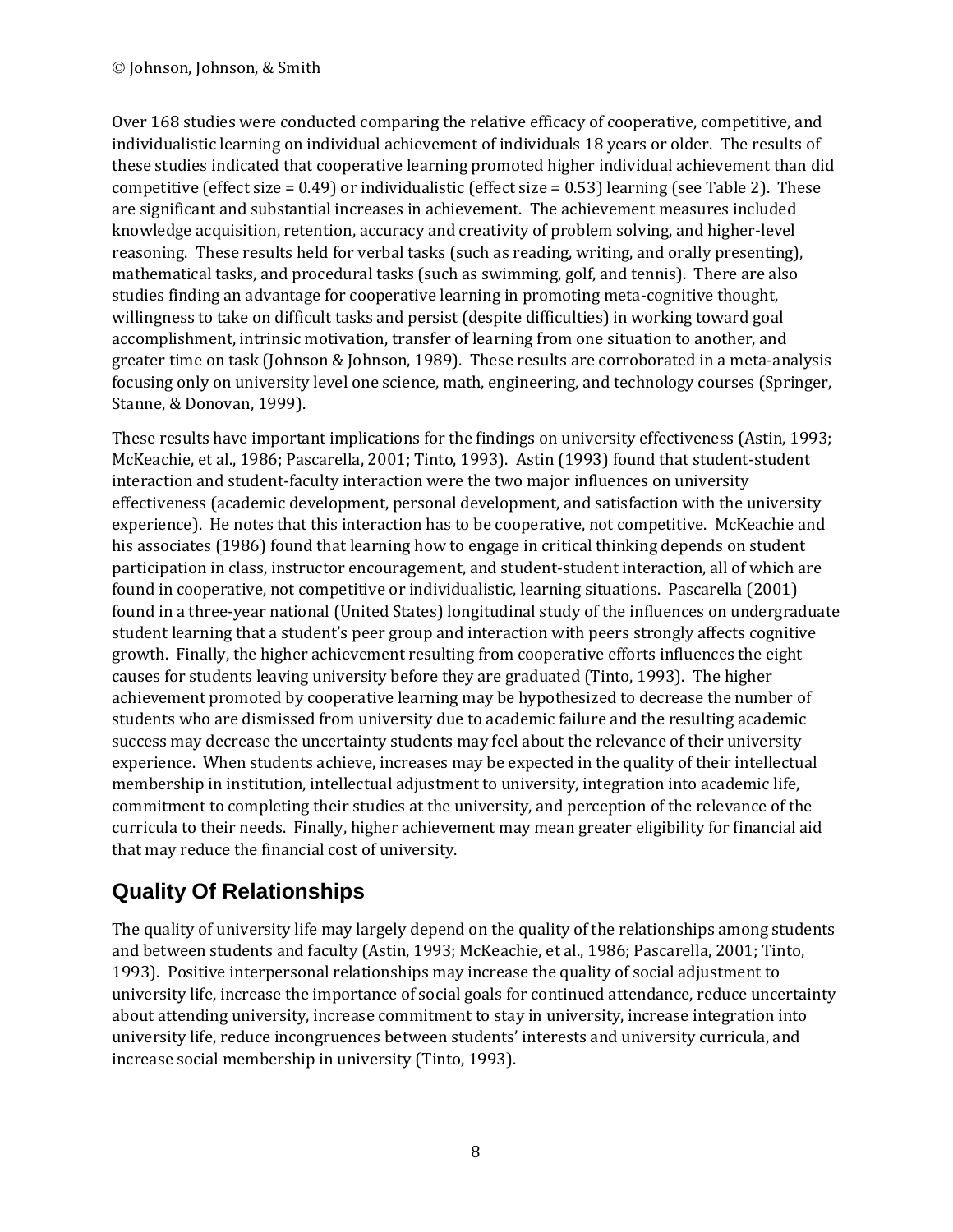The results of the meta-analysis indicate that cooperative efforts promoted greater liking among students than did competing with others (effect size = 0.68) or working individualistically on one's own (effect size = 0.55), even among university students from different ethnic, cultural, language, social class, ability, and gender groups (see Table 2). These studies included measures of interpersonal attraction, esprit-de-corps, cohesiveness, and trust. In addition, university students learning cooperatively perceived more social support (both academically and personally) from peers and instructors than did students working competitively (effect size = 0.60) or individualistically (effect size = 0.51).

The positive interpersonal relationships promoted by cooperative learning are the heart of the university learning community.

### **Psychological Adjustment**

Attending a university can require considerable personal adjustments for many students. In our meta-analysis of the research, we found cooperativeness to be highly correlated with a wide variety of indices of psychological health in a wide variety of university age populations (Johnson & Johnson, 1989). Competitiveness was related to a complex mixture of indices of health and pathology. Individualistic attitudes were related to a wide variety of indices of psychological pathology. One important aspect of psychological health is self-esteem. University level studies indicate that cooperation tends to promote higher self-esteem than competitive (effect size = 0.47) or individualistic (effect size = 0.29) efforts. Members of cooperative groups also become more socially skilled than do students working competitively or individualistically.

The psychological health promoted by cooperative learning has multiple effects on the university experience. First, it increases the ability of students to initiate, form, and maintain meaningful interpersonal relationships (Tinto, 1993). In addition, psychological health may increase students' academic self-concept and self-efficacy, quality of psychological adjustment to university life, ability to formulate and achieve meaningful goals including career goals, ability to deal with uncertainty, ability to commit to goals that require a university education, integration into the university community, a better understanding of one's interests and needs and the possible relevance of the university curricula, and the ability to find ways that personal goals may be met within current situations (Tinto, 1993).

### **Positive Attitudes Toward The University Experience**

The more positive students' attitudes toward their university experience, the more likely they are to stay in the university and participate fully in university life. Thirty-nine studies have focused on attitudes. Cooperative learning tends to promote more positive attitudes toward learning, the subject area, and the university than do competitive (effect size  $= 0.37$ ) or individualistic (effect size = 0.42) learning (see Table 2). There are numerous social psychological theories, furthermore, that predict students' values, attitudes, and behavioral patterns are most effectively developed and changed in cooperative groups (Johnson & F. Johnson, 2013). It is in cooperative group discussions that students learn the norms of university life, publicly commit themselves to adopt prosocial attitudes and behavior, are exposed to visible and credible social models, and advocate attitudes and behaviors to others. Cooperative groups are perhaps the most effective tool universities have in inculcating constructive and positive attitudes in students.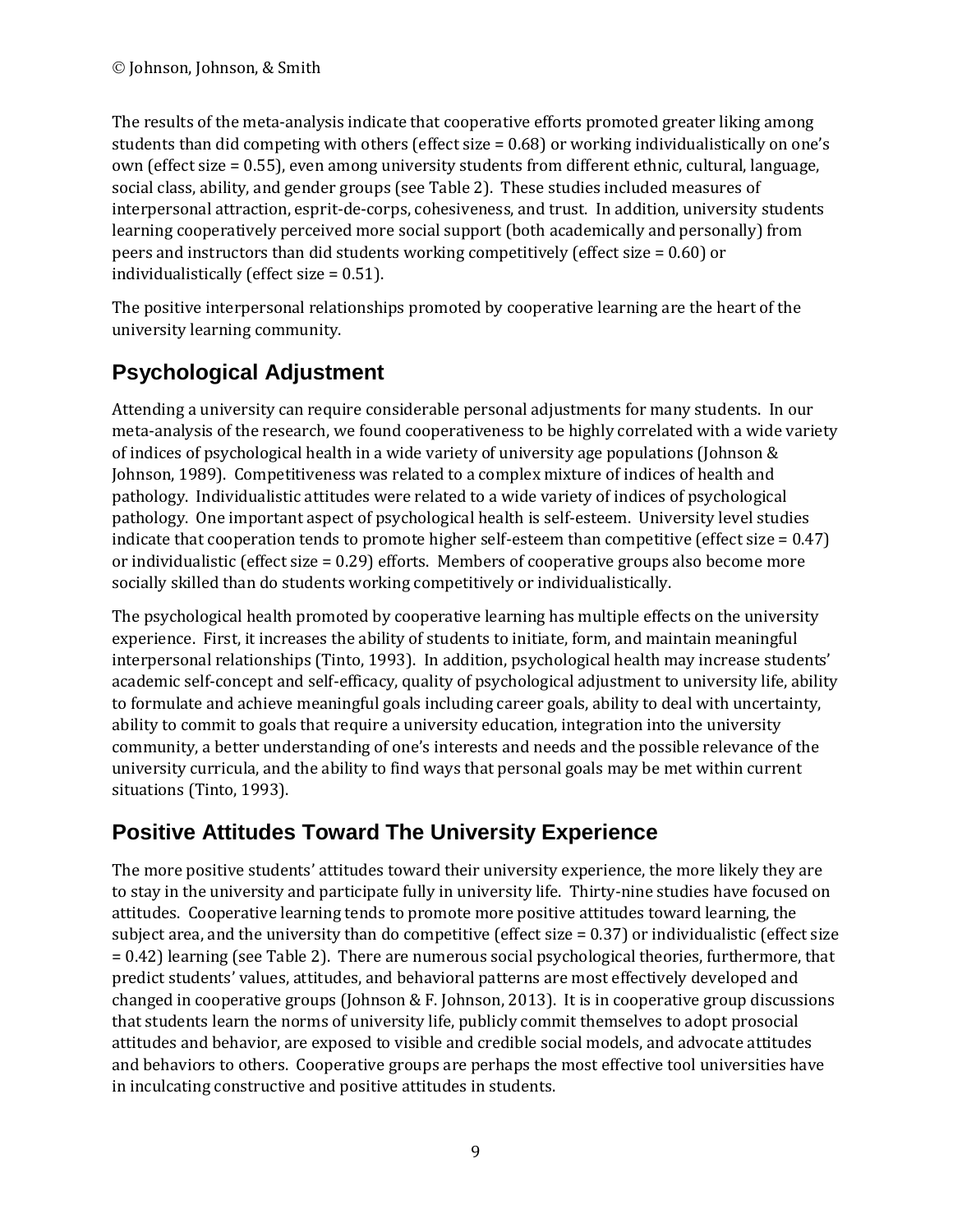#### **Reciprocal Relationships Among Outcomes**

The outcomes resulting from cooperative efforts tend to be reciprocally related (Johnson & Johnson, 1989). The more effort students expend in working together to achieve, the more they tend to like each other. The more they like each other, the harder they tend to work to learn. The more individuals work together to learn, the more socially competent they become, the higher their self-esteem, and the greater their psychological health. The healthier individuals are psychologically, the more effectively they tend to work together to achieve. The more caring and committed relationships individuals are involved in, the healthier they will tend to be psychologically; the healthier individuals are psychologically, the more able they are to form caring and committed relationships. These multiple outcomes form a gestalt that is central to a high quality university experience and creating a university learning community.

#### **The Research Is Even More Impressive Than It Looks**

The research on cooperative learning is like a diamond. The more light you focus on it, the brighter and more multi-faceted it becomes. The power of cooperative learning is clearly illuminated by the magnitude of the effect sizes, but the more you read the research and the more closely you examine the studies, the better cooperative learning looks. Here are some of the reasons.

First, the research studies are a combination of theoretical and demonstration studies conducted in labs, classrooms, and universities as a whole. While the lab studies may have lasted for only one session, some of the demonstration studies lasted for the entire semester or academic year. Demonstration studies are usually (a) summative evaluations demonstrating that cooperative learning produces beneficial results or (b) comparative summative evaluations demonstrating that one cooperative learning procedure works better than others. The combination of scientific and demonstration studies strengthens the confidence university instructors can have in the effectiveness of cooperative learning procedures.

Second, the research on cooperative learning has a validity and a generalizability rarely found in the educational literature. It has been conducted over eleven decades by numerous researchers with markedly different orientations working in different universities and countries. Research participants have varied as to economic class, age, sex, nationality, and cultural background. The researchers have used a wide variety of tasks, subject areas, ways of structuring cooperative learning, and ways of measuring dependent variables. Vastly different methodologies have been used. The combination of the amount and diversity of the research is almost unparalleled.

Finally, cooperative learning is a very cost-effective instructional procedure. It affects many different instructional outcomes simultaneously.

# **Implementation Of Cooperative Learning**

The fourth question is whether the implementation of the practical procedures resulted in field research validating the effectiveness of the procedures in ways that reveal inadequacies in the theory (i.e., see the meta-analysis) and guide the refinement and modification of the theory (see Johnson, 2003; Johnson & Johnson, 2005, 2009; Johnson, Johnson, & Holubec, 2007; Johnson, Johnson, & Smith, 2006). In the cycle of theory-research-practice, it is necessary to operationalize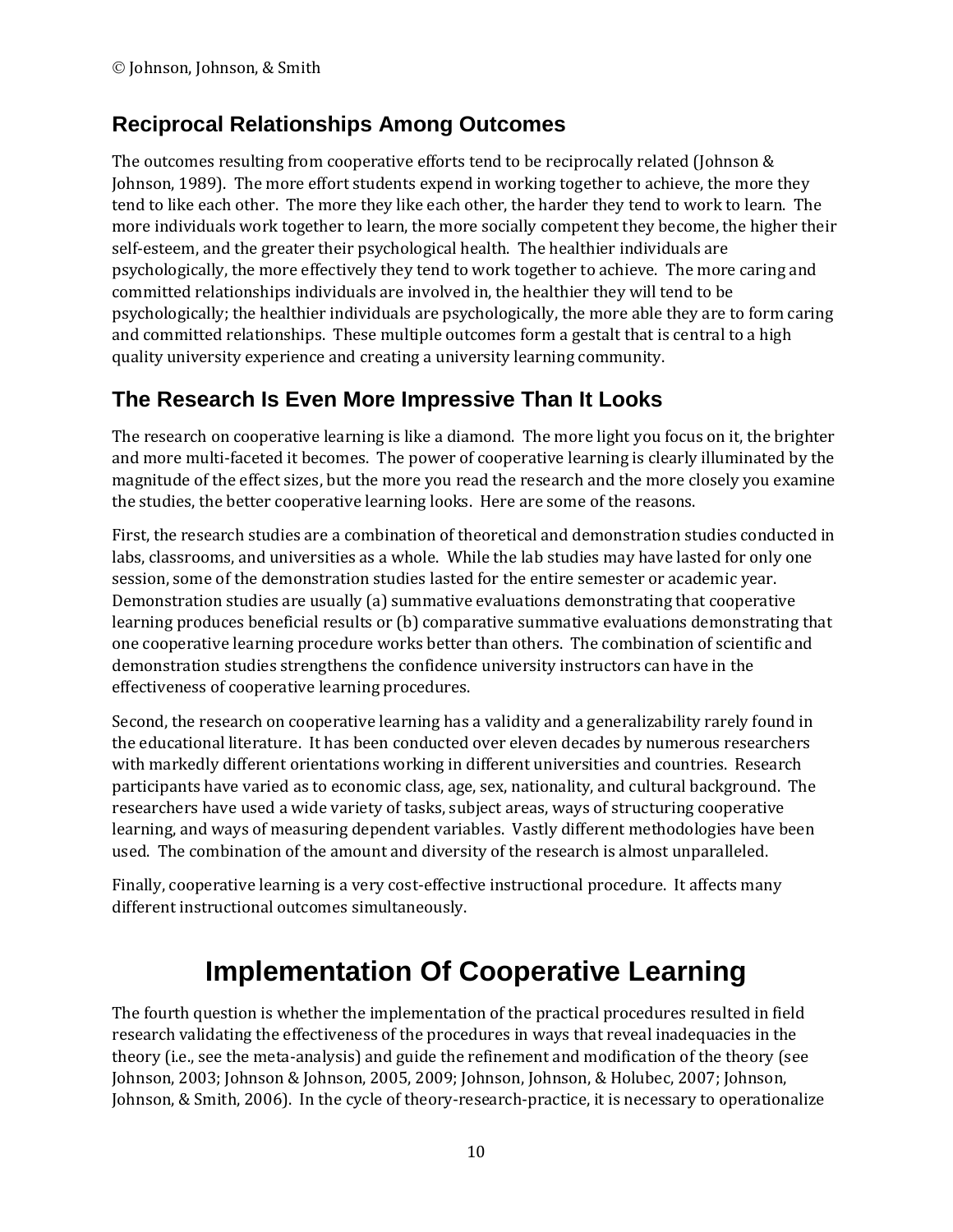the theory into a set of practical procedures that university instructors may actually use. Actually, professors have used cooperative learning throughout history. For thousands of years it has been understood that in order to understand the Talmud, one must have a learning partner. Socrates taught students in small groups, engaging them in dialogues in his famous "art of discourse." As early as the first century, Quintillion argued that students could benefit from teaching one another and the philosopher Seneca advocated cooperative learning through such statements as, "*Qui Docet Discet*" ("*When you teach, you learn twice.*"). Johann Amos Comenius (1592-1679) believed that students would benefit both by teaching and being taught by other students. Throughout history, cooperative learning has been used. What is new is the systematic development of cooperative instructional procedures based on theory validated by research. It is only recently that the procedures for using cooperative learning have been derived from social interdependence theory and its validating research.

**Cooperative learning** is the instructional use of small groups so that students work together to maximize their own and each other's learning (Johnson, Johnson, & Smith, 2006). Within cooperative learning groups students discuss the material to be learned, help and assist each other to understand it, and encourage each other to work hard. Any assignment in any curriculum for any student can be done cooperatively. There are basically three ways in which cooperative learning may be structured in the university classroom (Johnson, Johnson, & Smith, 2006). Instructors may use formal cooperative learning, informal cooperative learning, and cooperative base groups.

**Formal cooperative learning** consists of students working together, for one class period to several weeks, to achieve shared learning goals and complete jointly specific tasks and assignments (such as decision making or problem solving, completing a curriculum unit, writing a report, conducting a survey or experiment, or reading a chapter or reference book, learning vocabulary, or answering questions at the end of the chapter) (Johnson, Johnson, & Smith, 2006). Any course requirement or assignment may be structured cooperatively. In formal cooperative learning groups instructors:

- 1. **Make a number of preinstructional decisions.** Instructors specify the objectives for the lesson (both academic and social skills) and decide on the size of groups, the method of assigning students to groups, the roles students will be assigned, the materials needed to conduct the lesson, and the way the room will be arranged.
- 2. **Explain the task and the positive interdependence.** A instructor clearly defines the assignment, teaches the required concepts and strategies, specifies the positive interdependence and individual accountability, gives the criteria for success, and explains the expected social skills to be used.
- 3. **Monitor students' learning and intervene within the groups to provide task assistance or to increase students' interpersonal and group skills.** A instructor systematically observes and collects data on each group as it works. When needed, the instructor intervenes to assist students in completing the task accurately and in working together effectively.
- 4. **Assess students' learning and helping students process how well their groups functioned.** Students' learning is carefully assessed and their performances evaluated.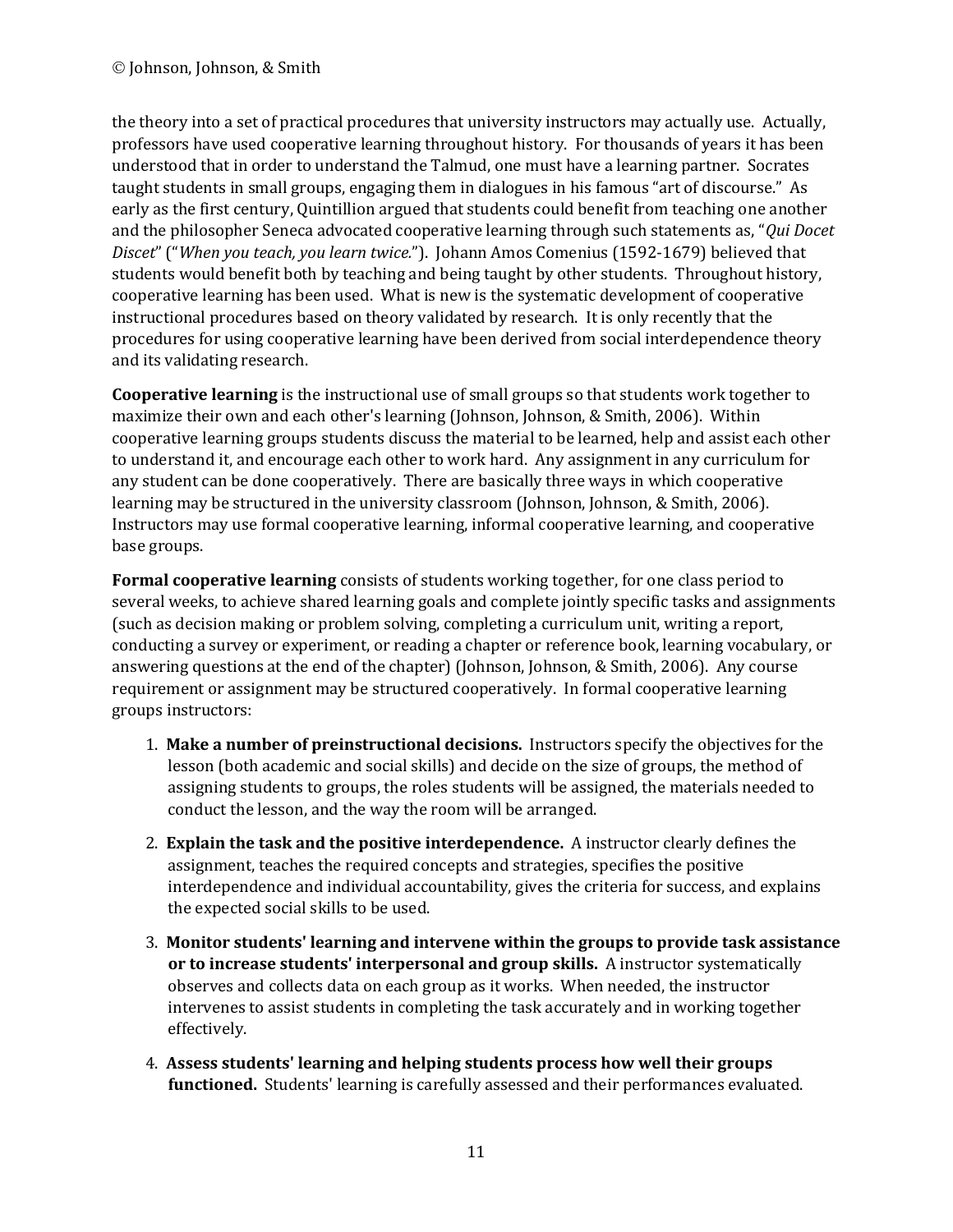Members of the learning groups then discuss how effectively they worked together and how they can improve in the future.

**Informal cooperative learning** consists of having students work together to achieve a joint learning goal in temporary, ad-hoc groups that last from a few minutes to one class period (Johnson, Johnson, & Smith, 2006). During a lecture, demonstration, or film, informal cooperative learning can be used to focus student attention on the material to be learned, set a mood conducive to learning, help set expectations as to what will be covered in a class session, ensure that students cognitively process and rehearse the material being taught, summarize what was learned and precue the next session, and provide closure to an instructional session. During direct teaching, the instructional challenge for the instructor is to ensure that students do the intellectual work of organizing material, explaining it, summarizing it, and integrating it into existing conceptual structures. Informal cooperative learning groups are often organized so that students engage in three-to-five minute focused discussions before and after a lecture and two-to-three minute turnto-your-partner discussions interspersed throughout a lecture.

**Cooperative base groups** are long-term, heterogeneous cooperative learning groups with stable membership (Johnson, Johnson, & Smith, 2006). Base groups give the support, help, encouragement, and assistance each member needs to make academic progress (attend class, complete all assignments, learn) and develop cognitively and socially in healthy ways. Base groups are permanent (lasting from one to several years) and provide the long-term, caring peer relationships necessary to influence members consistently to work hard in school. The use of base groups tends to improve attendance, personalize the work required and the school experience, and improve the quality and quantity of learning. Positive development is enhanced when base groups are given the responsibility for conducting a year-long service project to improve the school.

The three types of cooperative learning complement and support each other. A typical ninetyminute class session, for example, begins with a **base group meeting** of five to ten minutes in which members welcome each other and check each member's homework to ensure it is completed and understood. Second, the instructor gives a short lecture with **informal cooperative learning** to introduce the objectives, schedule and topic of the class session. Third, the instructor uses **formal cooperative learning** to conduct an instructional activity focused on the topic of the session. Fourth, near the end of the class the instructor summarizes (using **informal cooperative learning**) what has taken place, interesting ideas generated by the formal cooperative groups, and explains how the lesson leads into the assignment for the next class session. Fifth, the class session ends with a **base group meeting** in which students review what they have learned, what homework has been assigned, and what help each member needs to complete the homework.

## **What Makes Universities Successful**

There is more to university life than attending classes. For many students, attending a university is the first time they have lived away from home. They leave their family, friends, and acquaintances to create a new life among strangers and become members of a new community. The experience is a success, for the student and for the institution, if the student completes a degree within three to five years and views his or her university experience fondly and positively. Correspondingly, the experience is a failure for the student and the institution if the student leaves the university before graduation or remembers his or her university experience with bitterness or indifference after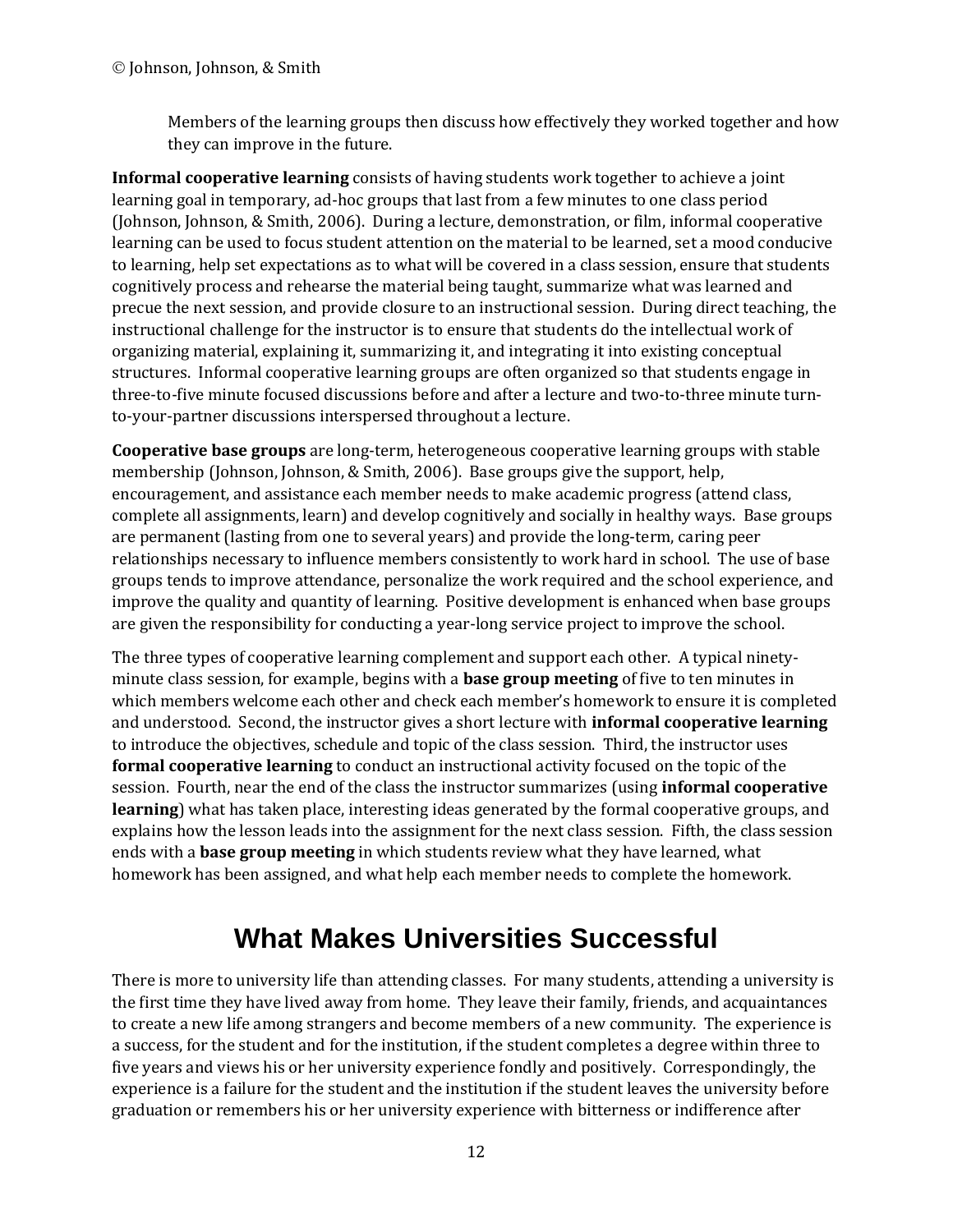finishing. Tinto (1993) identified eight causes for leaving university before being graduated: low academic performance, poor adjustment to university life, uncertainty about personal goals, lack of commitment to completing a degree, financial hardship, lack of academic and social integration into university life, incongruence between university curricula and students' interests, and social and intellectual isolation (see Table 3).

-----Insert Table 3 About Here-----

It is reasonable to predict that the more frequently cooperative learning is used in the university, the more successful the university will be. The academic achievement promoted by cooperative learning may increase students' academic success (thus reducing failure), enhance intellectual adjustment and intellectual integration into the university, help students set academic goals and enlarge the possibilities of what they may accomplish academically, increase academic commitment, increase chances for financial aid, and increase congruence between intellectual interests and the university's curricula. The positive interpersonal relationships fostered by cooperative experiences may increase social pressure to learn and achieve, adjust to new relationships and become socially integrated into campus life, help set social goals, reduce uncertainty about goals, increase commitment to other students, and increase congruence between attending the university and relationship goals. The increased psychological health promoted by cooperative experiences may increase students' academic self-esteem and self-efficacy, psychological adjustment, clarify personal goals, increase ability to cope with uncertainty, maintain constructive relationships with diverse schoolmates, form coalitions to achieve goals, and ability to adapt personal goals to current situations.

# **Building A Learning Community**

Retaining students depends primarily on integrating them into the social and academic university community and helping them acquire the skills and knowledge needed to become successful learners (Tinto, 1997). In addition, in programs such as engineering, medicine, and many others, students are expected to be socialized into a community of practice (Lave & Wenger, 1991). In addition, many universities try to create learning communities through learning clusters and linked courses. By definition, community rests on a foundation of cooperation. A **community** is a limited number of people who share common goals and a common culture (Johnson & Johnson, 2008). For a community to exist and sustain itself, members must share common goals and values that define appropriate behavior and increase the quality of life within the community. Within a community, everyone should know everyone else and realize that relationships are long-term (as opposed to temporary brief encounters). Creating a learning community requires emphasizing the overall positive interdependence among members. Faculty, administrators, staff, and students should believe that they are striving to achieve mutual goals, such as delivering quality education, preparing for careers, promoting the intellectual and social development of students, increasing knowledge, applying knowledge to solve social problems, and searching for truth. Such goals tend only to be accomplished through cooperative efforts.

Once the overall cooperative structure of the university is established, there is a need to make the epistemology and the pedagogy used congruent. For most universities and for most students, the primary contact among students and between students and faculty occurs in the classroom. Any attempt to create an academic and social community thus begins in the classroom. If students do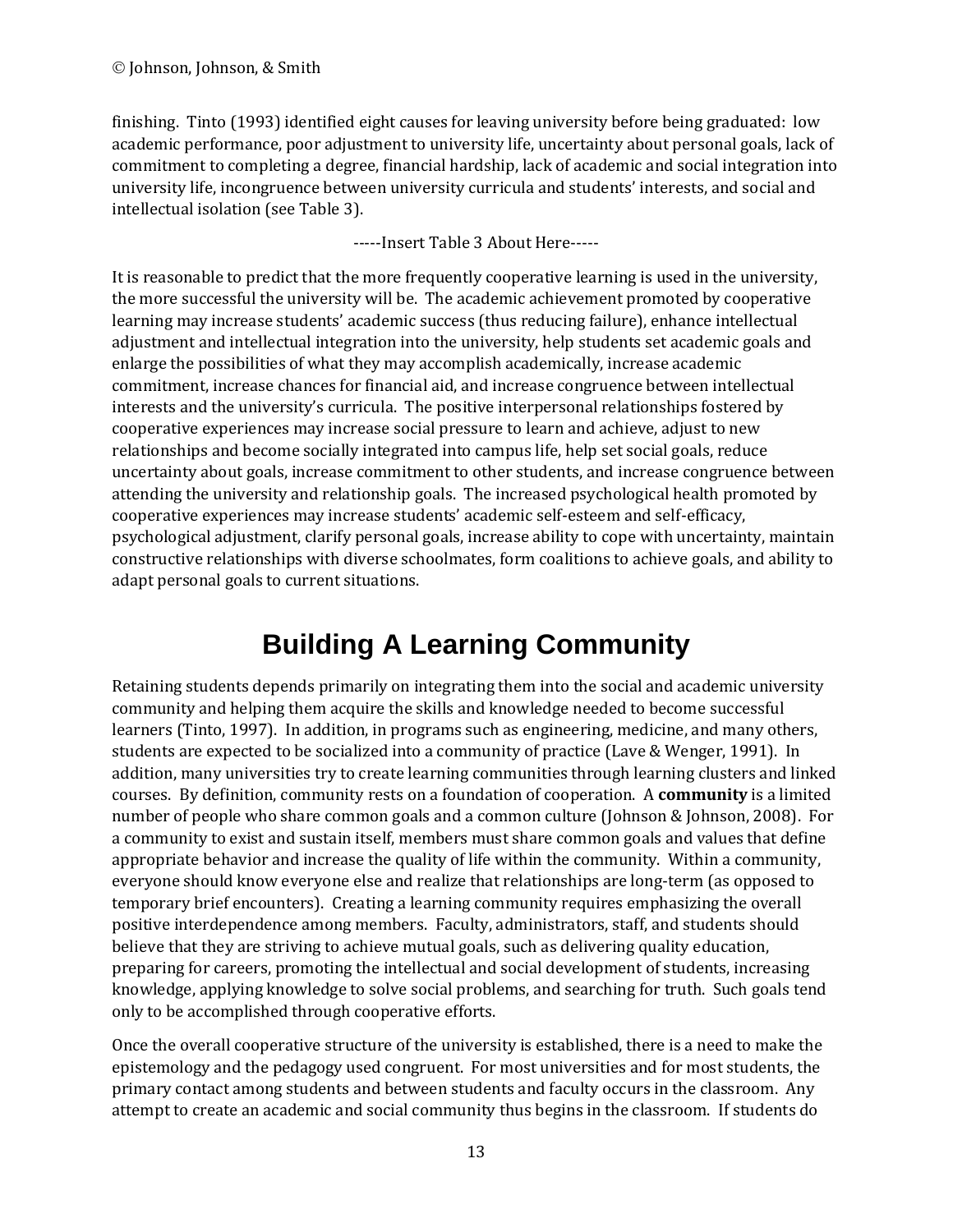not engage with each other and with the faculty in the classroom, they tend not to engage elsewhere. The epistemology resulting from (a) a competitive context in which students are ranked from highest to lowest performer and (b) making students passive recipients of instruction (such as lectures) mitigate against the formation of a learning community. Developing a learning community requires an epistemology based on cooperation, that is, the use of formal and informal cooperative learning and cooperative base groups.

# **Cooperative Learning Provides Foundation For Other Forms Of Active Learning**

#### **Problem-Based Learning**

Problem-based learning may be defined as giving students a problem to understand and solve with the goal of having students learn relevant information and procedures (Allen & Duch, 1998; Barrows & Tamblyn, 1980; Smith, Sheppard, Johnson, & Johnson, 2011). Solving the problem correctly is less important than participating in the process of gathering and learning the information and procedures relevant to solving such problems. Problem-based learning was developed for small groups of students to work together to ensure that the relevant information and procedures are discovered and mastered by all members of the group. It is inherently a cooperative enterprise. Problem-based learning tends to occur in small student groups where the instructor is a facilitator or guide (not a lecturer). Obviously, if the groups are structured competitively or individualistically, the resulting learning would be significantly reduced. Problembased learning groups need to be structured cooperatively, thus making cooperative learning the foundation on which problem-based learning is built. When this connection between cooperative learning and problem-based learning is explicit, it is known as Cooperative Problem-Based Learning or Problem-Based Cooperative Learning. The influence of cooperative learning on engineering education is summarized in Smith's (2011) refection on thirty-years of championing this research-based practice.

### **Team-Based Learning**

Team-based learning is an instructional strategy using learning teams to enhance the quality of student learning (Michaelsen, Watson, Cragin, & Fink, 1982). The instructor assigns students with diverse skill sets and backgrounds to permanent groups of five to seven members. Students are individually accountable for homework assignments and for contributing to team efforts in class. Significant credit is given for inclass team activities and application exercises. These inclass activities are aimed at promoting both academic learning and team development and are structured to give students frequent and timely feedback on their efforts. Obviously, the teams in team-based learning have to be structured cooperatively. Competitive and individualistic goal structures will serious damage the productivity of learning teams. Team-based learning is in effect another form of cooperative learning.

### **Collaborative Learning**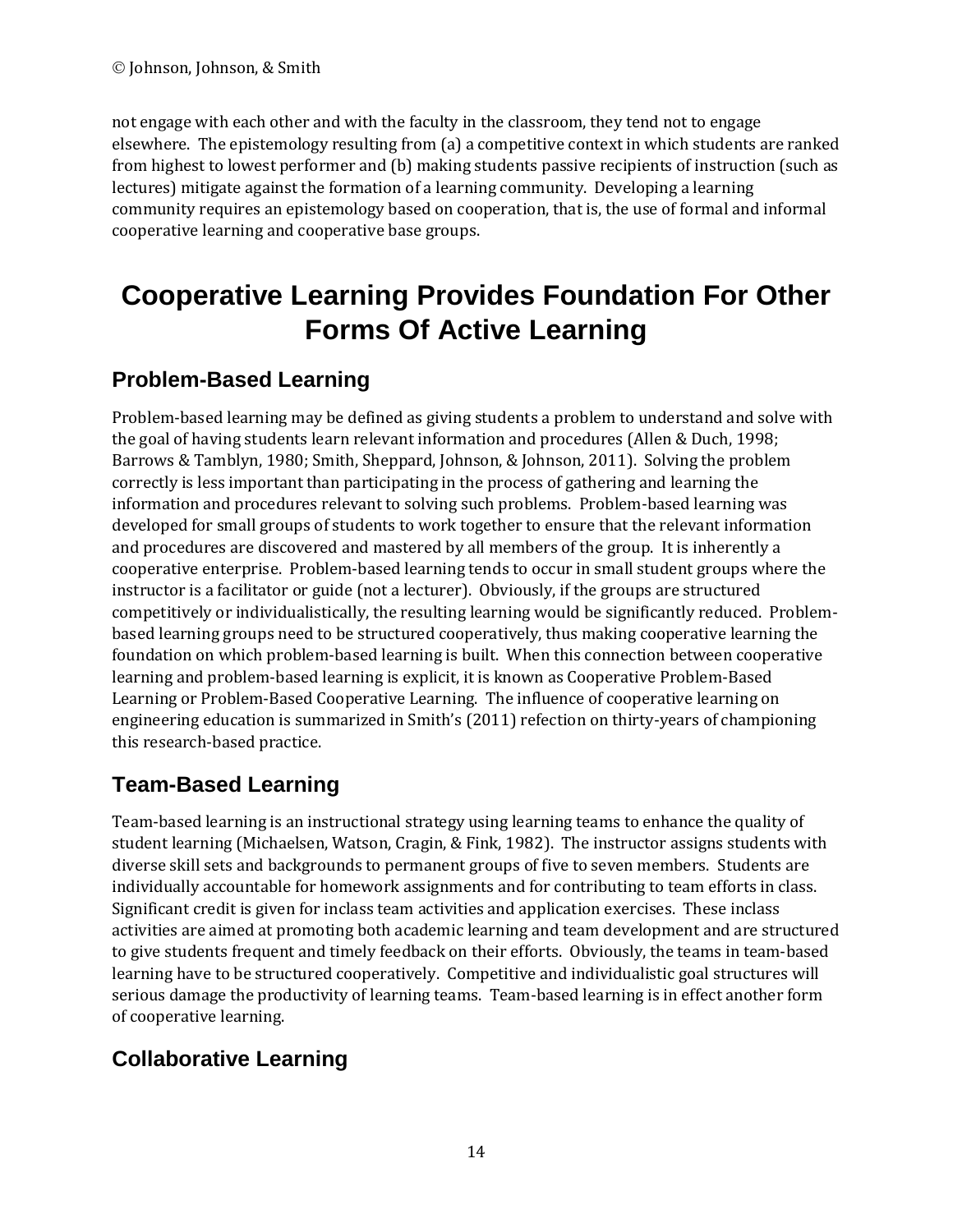**Collaborative learning** has its roots in the work of Sir James Britton and others in England in the 1970s (Britton, 1990). Based on the theorizing of Vygotsky (1978), Britton notes that just as the individual mind is derived from society, a student's learning is derived from the community of learners. This community is developed by the students. Britton is quite critical of educators who provide specific definitions of the teacher's and students' roles. He recommends placing students in groups and letting them generate their own culture, community, and procedures for learning. Britton believed in **natural learning** (learning something by making intuitive responses to whatever efforts produce) rather than **training** (the application of explanations, instructions, or recipes for action). The source of learning is interpersonal; learning is derived from dialogues and interactions with other students and sometimes the teacher. He viewed structure provided by teachers as manipulation that creates training, not learning, and therefore teachers should assign students to groups, provide no guidelines or instructions, and stay out of their way until the class is over. As an educational procedure, therefore, collaborative learning has historically been much less structured and more student directed than cooperative learning, with only vague directions given to teachers about its use. Cooperative and collaborative learning both stress the centrality of interdependence; however, the vagueness in the role of the teacher and students results in a vagueness of definition of the nature of collaborative learning.

While Sir James Britton was committed to the unstructured nature of group learning, cooperative learning provides a clear conceptual structure and a set of clear procedures for instructors who wish more direction. Cooperative learning could thus be a foundation on which collaborative learning could be made more specific.

### **Peer-Assisted Learning**

Recently, Peer-Assisted Learning (PALS) has been adopted by university instructors in the United States. It may be defined as students acquiring knowledge and skills through active helping among equal classmates (Topping & Ehly, (1998). It subsumes Reciprocal Peer Tutoring, which involves same-age student pairs of comparable ability whose responsibility is to keep each other engaged in constructive academic activity (Fantuzzo & Ginsburg-Block, 1998). Peer-Assisted Learning is different from traditional peer tutoring, which tends to involve students of different ages or different achievement levels. Clearly, peer-assisted learning is based on cooperation, as assistance and encouragement tends not to take place in competitive interaction.

### **Summary**

What differentiates cooperative learning from these other group-based instructional methods is that it is tied directly to social psychological theory and the research conducted to validate or disconfirm the theory. It is the interrelationship between theory, research, and practice that sets cooperative learning apart. And it is this relationship among theory, research, and practice that make cooperative learning the foundation on which other forms of small group instruction are based.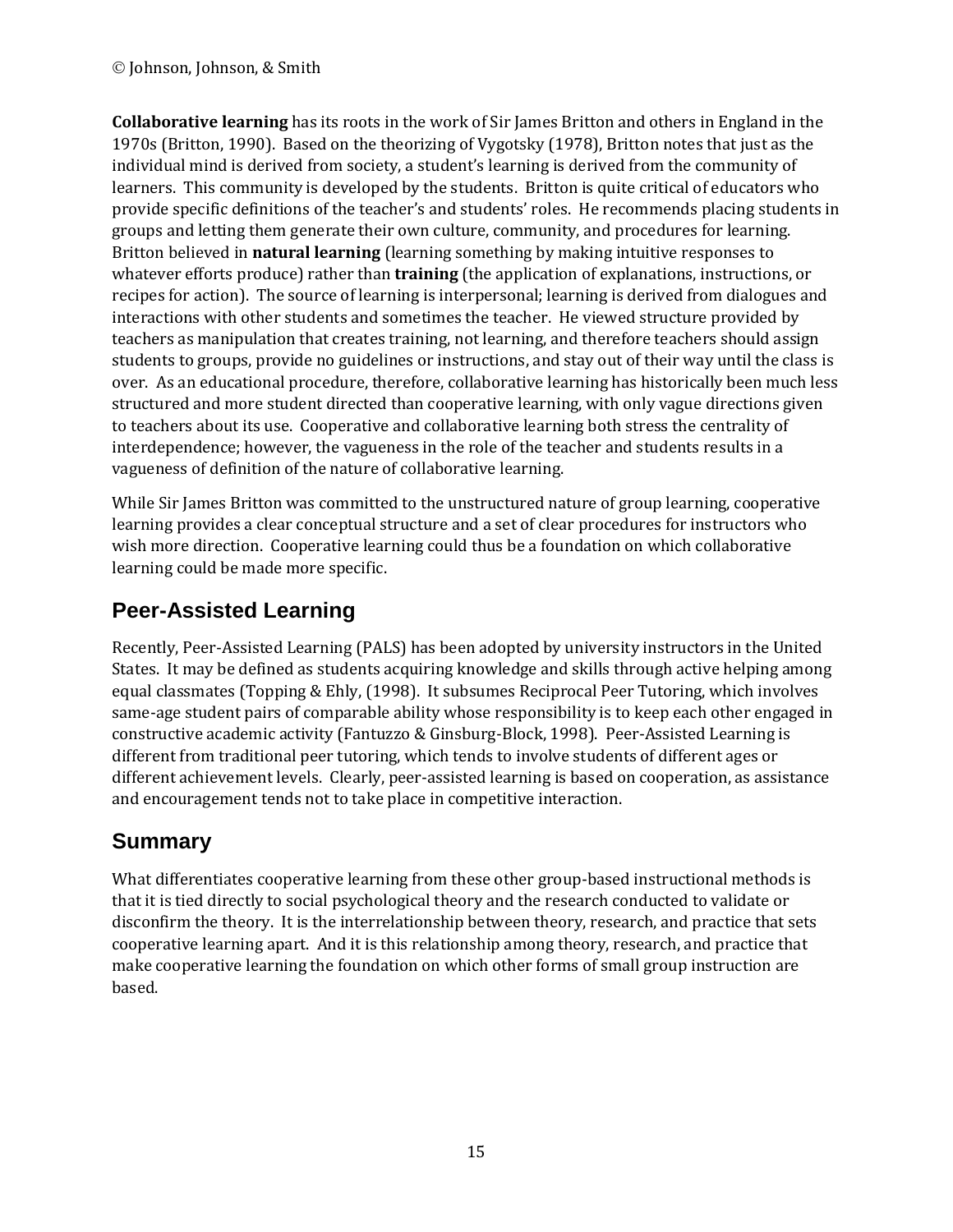## **Conclusions And Summary**

University teaching may have not changed significantly for hundreds of years. The many attempts to reform university teaching have often demonstrated positive effects but have then been discontinued. Perhaps the last major change in university teaching is when the "the never to be forgotten" Hutcheson in Scotland in 1729 started lecturing in English rather than in Latin. While considered a scandal, eventually all other professors in the Western World started lecturing in the language of their students rather than in Latin. One explanation for the resistance of teaching to change is that instructors fail to apply the same scientific rigor to their teaching as they do to their research. Professors as scientists and intellectuals typically ask for proof when a colleague presents a scientific conclusion, yet when it comes to what constitutes good teaching, professors often accept uncontested folklore and mythology. Many of the recommendations made about teaching, furthermore, are based more on stories and promising ideas rather than conclusions from rigorous research. What is lacking is the successful application of theory and research to instructional methods. This article presents cooperative learning as one example of theory validated by research applied to instructional practice.

First, there is a rich theoretical base for cooperative learning in social interdependence theory. The theoretical base allows cooperative learning to be defined, refined, and continuously improved. From social interdependence theory and its application to cooperative learning the internal dynamics that make cooperation work have been identified. Faculty need to structure cooperative lessons so that students are positively interdependent, individually accountable, promote each other's success, appropriately use social skills, and periodically process how they can improve the effectiveness of their efforts. Understanding these basic elements allows precise cooperative learning procedures to be engineered and gives faculty a set of tools for intervening in ineffective learning groups. It is these essential elements that differentiate cooperative learning from other groups, such as pseudo groups and traditional learning groups.

Second, there is considerable evidence (a) indicating that social interdependence theory, which underlies cooperative learning, is valid and (b) demonstrating that cooperative learning will work in university classes. Over 305 research studies have been conducted on cooperation at the university level. Cooperative learning is the instructional procedure of choice whenever faculty wish to maximize student learning, ensure highly complex or difficult material is understood and mastered, and maximize long-term retention. In addition, cooperative learning creates positive interpersonal relationships characterized by personal and academic support and promotes greater psychological health and well-being (including self-esteem and social competencies). It also creates positive attitudes toward the university experience.

Third, social interdependence theory provides the basis on which to define cooperative learning and differentiate from other instructional methods, such as competitive and individualistic learning. It gives guidance for defining the instructor's role in using (together or separately) formal cooperative learning, informal cooperative learning, and cooperative base groups.

Fourth, the use of cooperative learning groups creates certain opportunities that do not exist when students work competitively or individually. In cooperative groups students can engage in discussions in which they construct and extend conceptual understanding of what is being learned and develop shared mental models of complex phenomena. Groupmates can hold students accountable to learn, provide feedback on how well they are doing, and give support and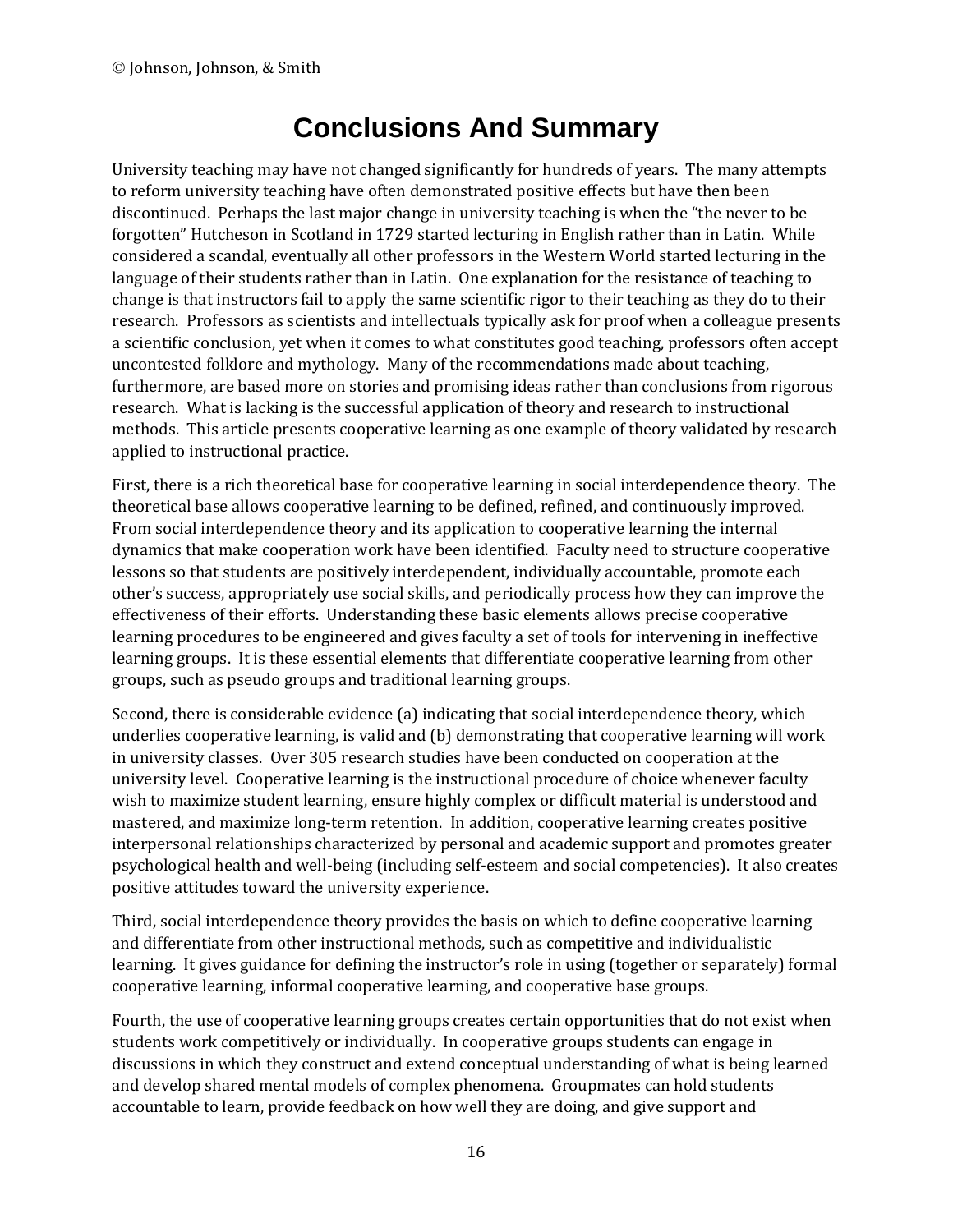#### Johnson, Johnson, & Smith

encouragement for further attempts to learn. Students can observe the most outstanding group members as behavioral models to be emulated. It is through discussions in small groups that students acquire attitudes and values (such as the need for continuous improvement). Finally, it is within cooperative groups that students establish a shared identity as members of the university. These, and many other opportunities, are lacking when students learn competitively or individualistically.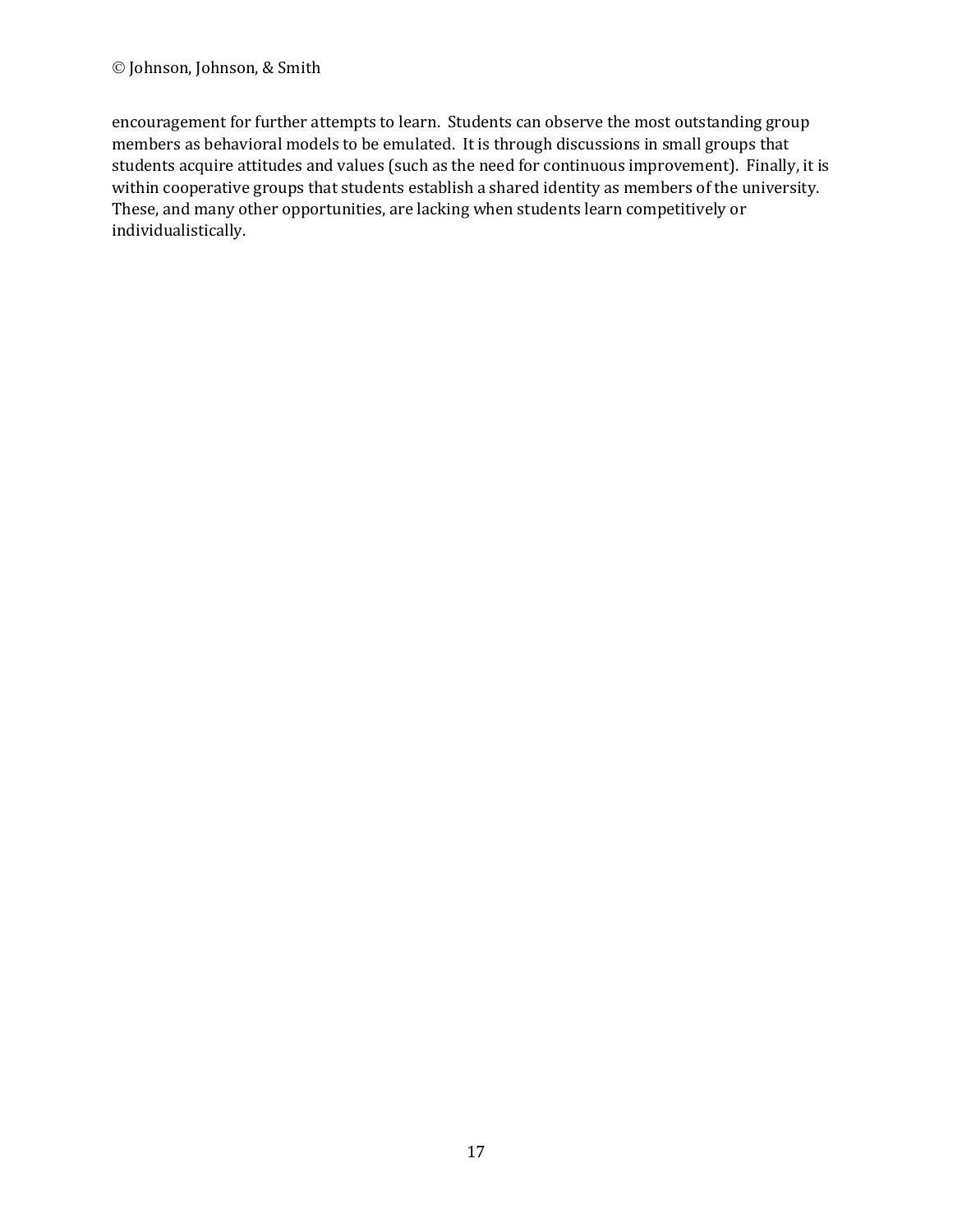## **References**

- Allen, D. and Duch, B. 1998. *Thinking Toward Solutions: Problem-Based Activities for General Biology,*  Fort Worth, Tex.: Saunders.
- Astin, A. (1993). What matters in university: Four critical years revisited. San Francisco: Jossey-Bass.
- Barrows, H. S. and Tamblyn, R. N. 1980. *Problem-Based Learning: An Approach to Medical Education,*  New York, N.Y.: Springer, 1980.
- Blumenfeld, P., & Anderson, L. (Eds.). (1996). Special issue of the Educational Psychologist: Instructor education and educational psychology. **Educational Psychologist, 31**, 1-4.
- Britton, J. (1990). Research currents: Second thoughts on learning. In Brubacher, M., Payne, R., & Richett, K. (Eds.), **Perspectives on small group learning: Theory and practice** (pp. 3-11). Oakville, Ontario: Rubicon.
- Deutsch, M. (1949a). **A theory of cooperation and competition**. Human Relations, 2, 129-52.
- Deutsch, M. (1949b). An experimental study of the effects of cooperation and competition upon group process. **Human Relations, 2**, 199-231.
- Deutsch, M. (1962). Cooperation and trust: Some theoretical notes. In M. R. Jones (Ed.), **Nebraska symposium on motivation** (pp. 275-319). Lincoln, NE: University of Nebraska Press.
- Ewell, P. (2001, November/December). Questioning our assumptions. **Change, 33**(6), 4-5.
- Fantuzzo, J., & Ginsburg-Block, M. (1998). Recirpocal pper tutoring: Devleoping and testing effective peer collaborations for elementary school students. In K. Topping & S. Ehly, Peerassisted learning (pp. 121-145). Mahway, NJ: Lawrence Erlbaum.
- Johnson, D. W. (1970). Social psychology of education. New York: Holt, Rinehart, & Winston.
- Johnson, D. W. (2003). Social interdependence: The interrelationships among theory, research, and practice. American Psychologist, 58(11), 931-945.
- Johnson, D. W. (2014). **Reaching out: Interpersonal effectiveness and self-actualization** (11th ed.). Boston: Allyn & Bacon.
- Johnson, D. W., & Johnson, F. (2013). **Joining together: Group theory and group skills** (11th ed.). Boston: Allyn & Bacon.
- Johnson, D. W., & Johnson, R. (1974). Instructional goal structure: Cooperative, competitive, or individualistic. **Review of Educational Research**, **44**, 213-240.
- Johnson, D. W., & Johnson, R. (1989). **Cooperation and competition: Theory and research**. Edina, MN: Interaction Book Company.
- Johnson, D. W., & Johnson, R. (1992). Positive interdependence: Key to effective cooperation. In R. Hertz-Lazarowitz & N. Miller (Eds.), **Interaction in cooperative groups: The theoretical anatomy of group learning**. New York: Cambridge University Press.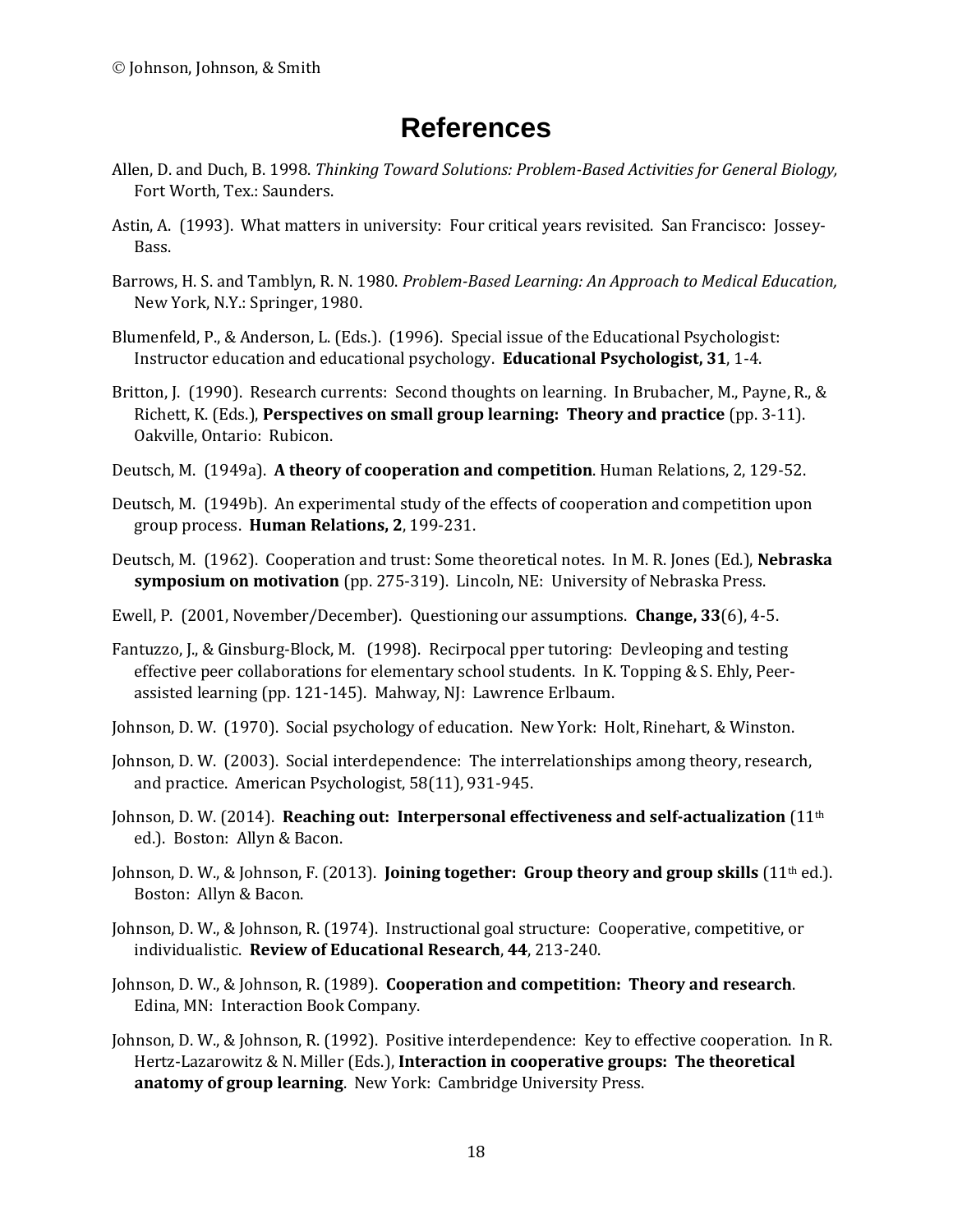- Johnson, D. W., & Johnson, R. (1997). **Learning to lead teams: Developing leadership skills**. Edina, MN: Interaction Book Company.
- Johnson, D. W., & Johnson, R. (1999). **Learning together and alone: Cooperative, competitive, and individualistic learning** (5th Edition). Boston: Allyn & Bacon. First edition 1975.
- Johnson, D. W., & Johnson, R. T. (2005). New developments in social interdependence theory, Psychological Monographs, 131(4), 285-358.
- Johnson, D. W., & Johnson, R. T. (2008). Social interdependence, moral character, and moral education. In J. Nucci & D. Narvaez (Eds.), **Handbook on moral and character education**. Mahwah, NJ: Erlbaum Associates.
- Johnson, D. W., & Johnson, R. T. (2009). An educational psychology success story: Social interdependence theory and cooperative learning. Educational Researcher, 38(5), 365-379.
- Johnson, D. W., Johnson, R. T., & Holubec, E. J. (2008). Cooperation in the classroom (8th Ed.). Edina, MN: Interaction Book Company.
- Johnson, D. W., Johnson, R., & Smith, K. (2006). **Active learning: Cooperation in the university classroom** (3rd ed.). Edina, MN: Interaction Book Company.
- Lave, J., & Wenger E. (1991). Situated learning: Legitimate peripheral participation. Cambridge: Cambridge University Press.
- Lewin, K. (1935). **A dynamic theory of personality**. New York: McGraw-Hill.
- Maller, J. B. (1929). Cooperation and competition: An experimental study in motivation. Contributions to Education, No. 384. NY: Teacher's College Bureau of Publications.
- May, M., & Doob, L. (1937). Competition and cooperation. **Social Science Research Council Bulletin (No. 25),** New York: Social Science Research Council.
- McKeachie, W., Pintrich, P., Yi-Guang, L., & Smith, D. (1986). **Teaching and learning in the university classroom: A review f the research literature**. Ann Arbor, MI: The Regents of the University of Michigan.
- Michaelsen, L. K., Watson, W. E., Cragin, J. P., & Fink, L. D. (1982). Team-based learning: A potential solution to the problems of large classes. **Exchange: The Organizational Behavior Teaching Journal, 7**(4), 18-33.
- Pascarella, E. (2001). Cognitive growth in university. **Change, 33**(6), 21-27.
- Smith, K. A. (2011). Cooperative learning: Lessons and insights from thirty years of championing a research-based innovative practice. Proceedings 41, ASEE/JEEE Frontiers in Education Conference, Rapid City, SD, 7 pp.
- Smith, K. A., Sheppard, S. D., Johnson, D. W., & Johnson, R. T. 2005. Pedagogies of Engagement: Classroom-Based Practices (Cooperative Learning and Problem-Based Learning). *Journal of Engineering Education* Special Issue on the State of the Art and Practice of Engineering Education Research, 94(1), 87-102.

Spence, L. (2001). The case against teaching. **Change, 33**(6), 10-19.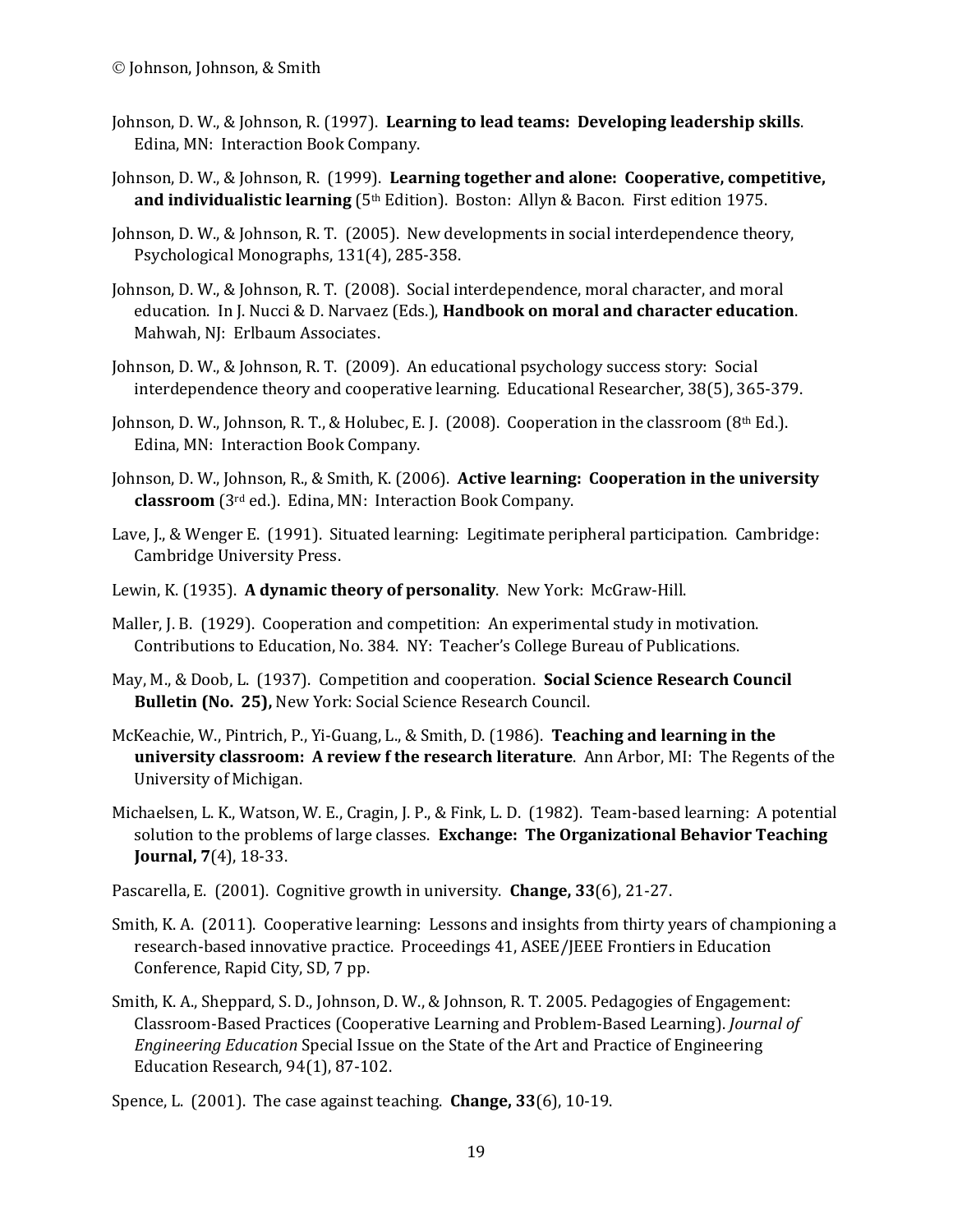- Springer, L., Stanne, M. E., & Donovan, S. S. (1999). Effects of small-group learning on undergraduates in science, mathematics, engineering, and technology: A meta-analysis. Review of Educational Research, 69(1), 212-51.
- Tinto, V. (1993). **Leaving University: Rethinking the causes and cures of student attrition**. (2nd ed). Chicago: University of Chicago Press.
- Tinto, V. (1997). Colleges as communities: Exploring the educational character of student persistence. **Journal of Higher Education, 68**, 599-623.
- Topping, K., & Ehly, S. (Eds.). (1998). Peer-assisted learning. Mahwah, NJ: Lawrence Erlbaum.
- Vygotsky, L. (1978). **Mind and society**. Cambridge, MA: Harvard University Press.
- Watson, G., & Johnson, D. W. (1972). **Social Psychology: Issues and Insights**. Philadelphia: Lippincott.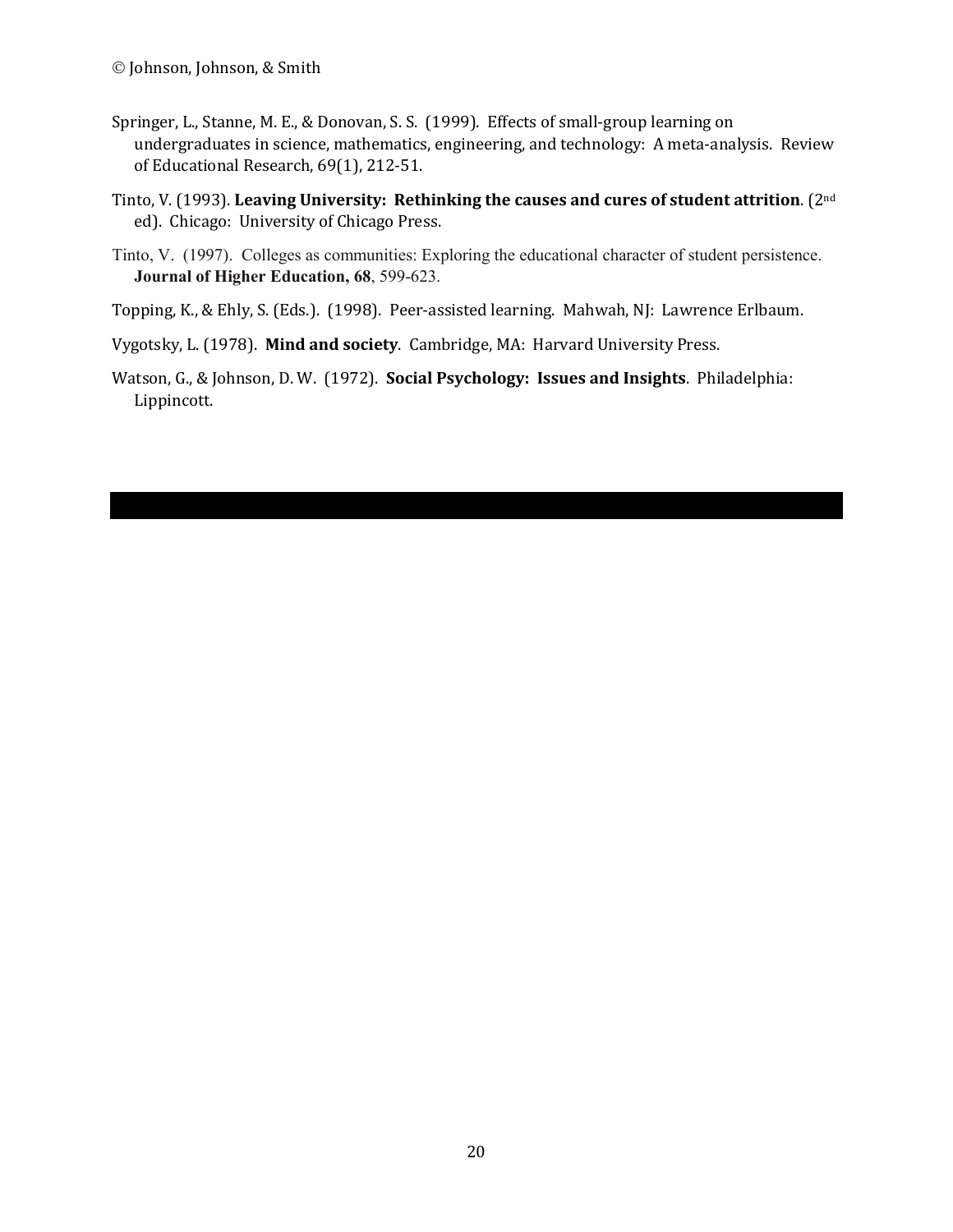### **Figure 1 Overview Of Social Interdependence Theory**

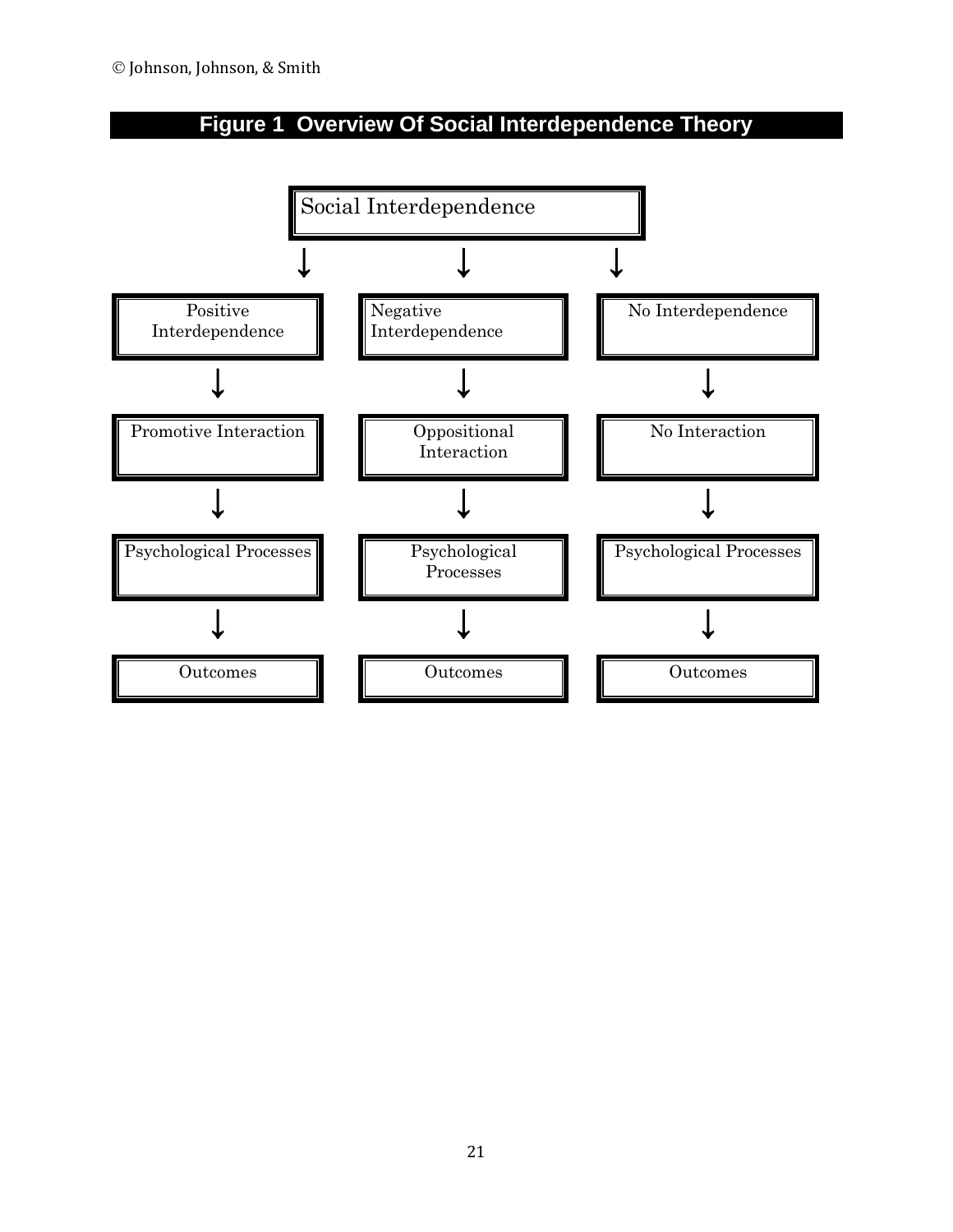### **Figure 2**





Source: Johnson, D. W., & Johnson, R. (1989). Cooperation and competition: Theory and research. Edina, MN: Interaction Book Company. Reprinted with permission.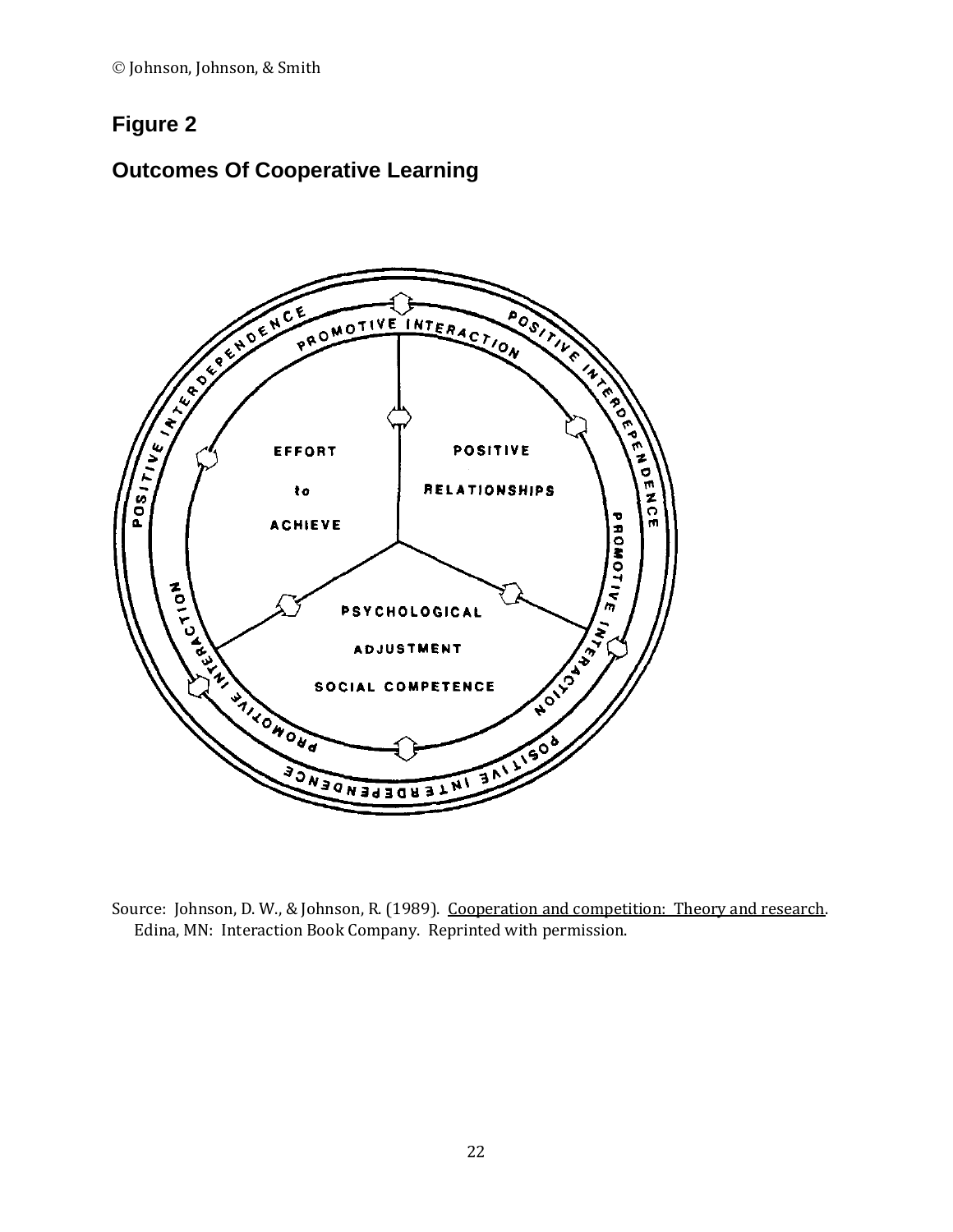## **Table 1**

# **Characteristics Of University Studies**

| Characteristic             | Number         | Percentage |
|----------------------------|----------------|------------|
| Decade                     |                |            |
| $1910 - 19$                | $\mathbf{1}$   | 0.3        |
| 1920-29                    | $\bf 5$        | $1.6\,$    |
| $1930 - 39$                | $\bf 5$        | 1.6        |
| 1940-49                    | $\overline{2}$ | $0.6\,$    |
| $1950 - 59$                | 17             | $5.4\,$    |
| 1960-69                    | 61             | 19.6       |
| 1970-79                    | 63             | 20.2       |
| 1980-89                    | 94             | 30.1       |
| 1990-99                    | 56             | 17.9       |
| 2000-09                    | $8\,$          | $2.6\,$    |
| Assignment                 |                |            |
| Random By Individual       | 150            | 48.1       |
| Random By Group            | 41             | 13.2       |
| Nonrandom                  | 121            | 38.8       |
|                            |                |            |
| <b>Mode Of Publication</b> |                |            |
| Journal Article            | 253            | 81.1       |
| <b>Book</b>                | $\overline{2}$ | 0.6        |
| Masters Thesis             | $\sqrt{3}$     | 1.0        |
| PhD Dissertation           | $\sqrt{27}$    | 8.7        |
| <b>Technical Report</b>    | $17\,$         | 5.4        |
| Unpublished                | $10\,$         | $\!.2$     |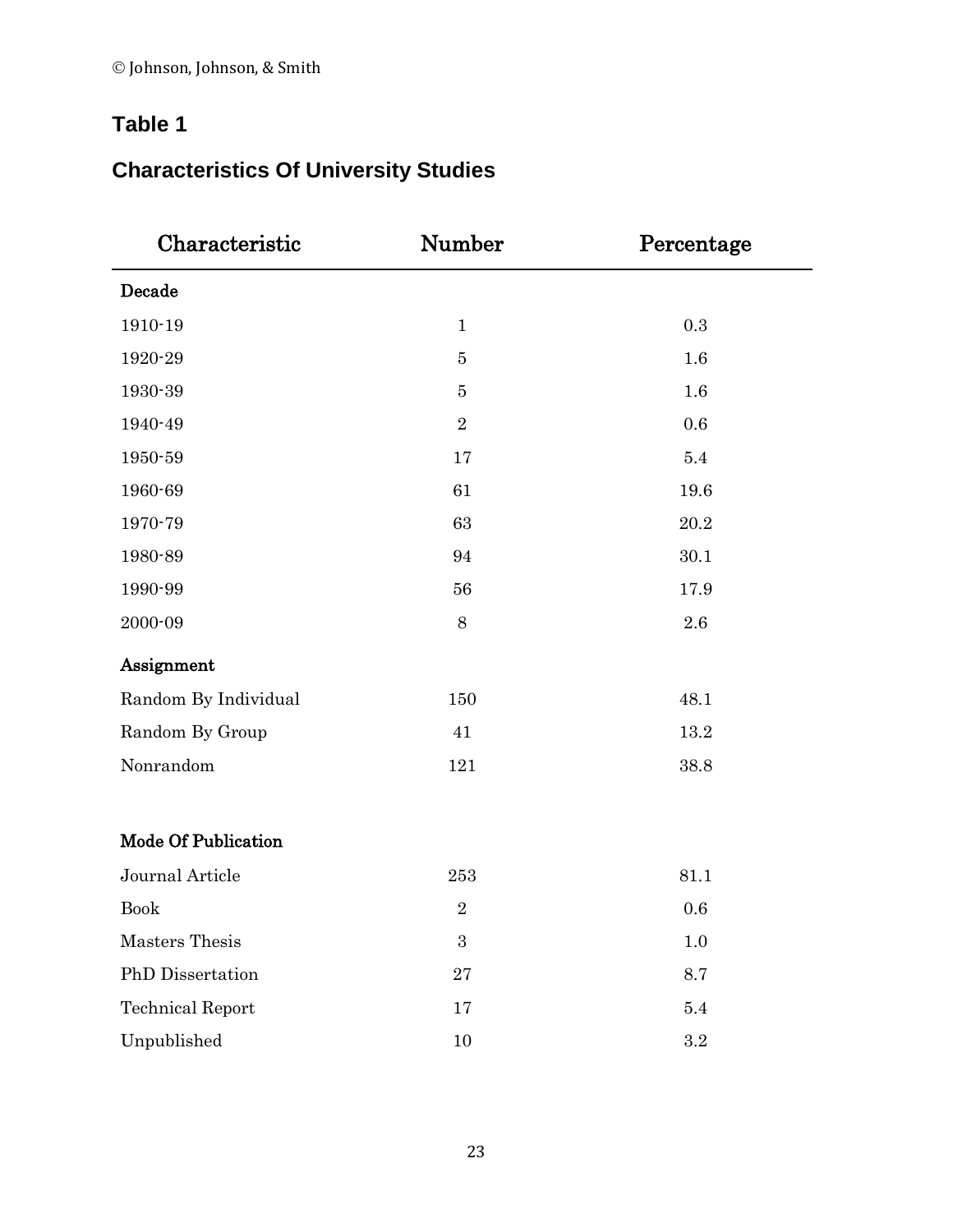#### Johnson, Johnson, & Smith

#### Duration

| $1 - 9$   | 249     | 79.8    |
|-----------|---------|---------|
| $10 - 19$ | 15      | 4.8     |
| $20 - 29$ | 13      | $4.2\,$ |
| $30 - 39$ | 10      | $\!.2$  |
| $40 - 49$ | 14      | $4.5\,$ |
| $50 - 99$ | 11      | 3.4     |
|           |         |         |
| Total     | $312\,$ | 100     |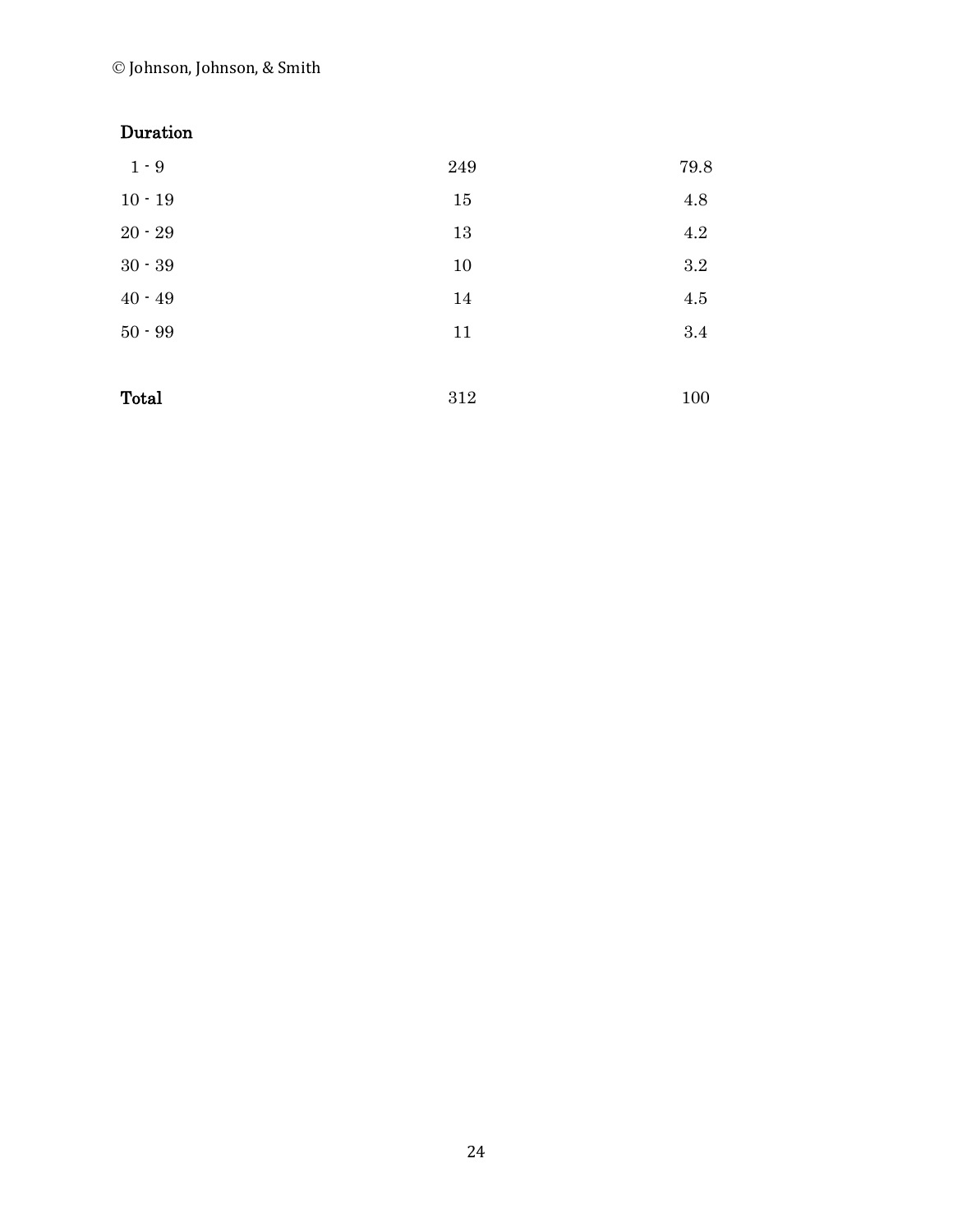### **Table 2**

### **Mean Weighted Effect Sizes For Impact Of Social Interdependence On Dependent Variables**

| <b>Variable</b>           | <b>Cooperation vs. Competition</b> | Cooperation vs. Individualistic |
|---------------------------|------------------------------------|---------------------------------|
| Achievement               | 0.54                               | 0.51                            |
| Interpersonal Attraction  | 0.68                               | 0.55                            |
| Social Support            | 0.60                               | 0.51                            |
| Self-Esteem               | 0.47                               | 0.29                            |
| <b>Positive Attitudes</b> | 0.37                               | 0.42                            |